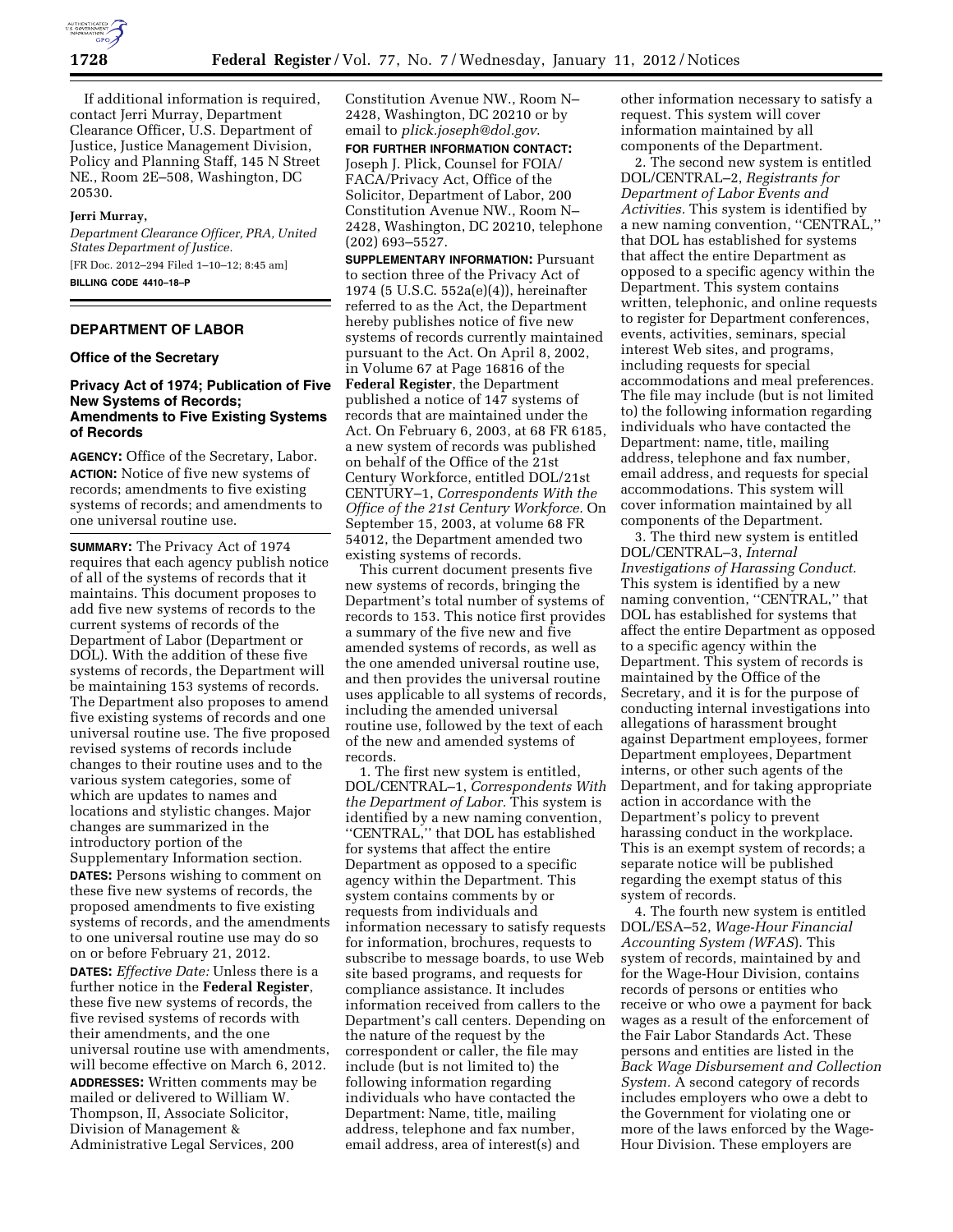### listed in the *Civil Money Penalty System.*

**Note:** The Employment Standards Administration (ESA) was dissolved on November 8, 2009. ESA's four sub-agencies: the Office of Federal Contract Compliance Programs, the Office of Labor Management Standards, the Wage and Hour Division, and the Office of Workers' Compensation Programs are now independent agencies that report directly to the Secretary of Labor. For the present time DOL is retaining the nomenclature identifying system of records notices of the four former ESA sub-agencies with the heading DOL/ESA. Looking forward, DOL intends to do a comprehensive review and republication of all DOL systems of records. As part of that republication, DOL will retire the use of "ESA" in the systems of records titles.

5. The fifth new system is entitled DOL/ETA–28, *Senior Community Service Employment Program Information Files.* This system is a new management information system designed to facilitate the uniform compilation and analysis of programmatic data necessary for reporting, monitoring, and evaluation purposes.

6. The Department proposes to amend an existing system of records, DOL/ OSHA–1, *Discrimination Complaint File,* by renaming the system *Retaliation Complaint File;* by amending the ''Authority'' category; and by amending the ''Routine uses'' category. These amendments are needed so that nine additional whistleblower protection statutes can be added to this existing system of records. These are the Pipeline Safety Improvement Act of 2002 (PSIA); the Corporate and Criminal Fraud Accountability Act of 2002, Title VIII of the Sarbanes-Oxley Act (SOX); the Federal Railroad Safety Act (FRSA), as amended by the Implementing Recommendations of the 9/11 Commission Act of 2007; the National Transit Systems Security Act of 2007 (NTSSA); the Consumer Product Safety Improvement Act of 2008 (CPSIA); The Affordable Care Act; the Consumer Financial Protection Act of 2010 (CFPA), Section 1057 of the Dodd-Frank Wall Street Reform and Consumer Protection Act of 2010; the Seaman's Protection Act (SPA); and the FDA Food Safety Modernization Act (FSMA). Each of these statutes includes whistleblower protections for employees who provide evidence of violations of law by their employers. In addition, a number of the routine uses have been consolidated and a routine use has been added so that appropriate investigatory records can be disclosed to law enforcement entities. The additions to the category for ''Routine uses'' cannot be made administratively since the Privacy Act at 5 U.S.C. 552a(e)(4)(11) requires that comment be allowed for any new routine use. Amendments to several other categories are proposed in order to describe the system more accurately.

7. The Department proposes to amend DOL/OCFO–1, *Attendance, Leave, and Payroll File,* by revising the categories for "System location," "Categories of individuals covered by the system,'' ''Categories of records in the system,'' ''Routine uses,'' ''Retention,'' and ''System manager'' as well as minor changes to the other categories to read as set forth below. The new routine use will cover disclosure of records to the payroll provider for the Department, which is currently the U.S. Department of Agriculture's National Finance Center, in order to effect all financial transactions on behalf of the Department related to employee pay.

8. The Department proposes to amend DOL/GOVT–1, *Office of Workers' Compensation Programs, Federal Employees' Compensation Act File,* by adding an additional routine use. The new routine use will permit the Department to disclose information to the National Institutes for Occupational Safety and Health for the purpose of performing statistical analyses of injury and illness patterns. These statistical analyses will assist the Department's Office of Workers' Compensation Programs and the Occupational Safety and Health Administration in their respective missions.

9. The Department proposes to amend DOL/ETA–7, *Employer Application and Attestation File for Permanent and Temporary Alien Workers,* by revising the ''Categories of individuals covered by the system'' to more accurately describe that the only employers who are covered by the system of records are household employers of permanent or temporary alien workers. In addition, minor changes are proposed for amendment, in the categories for ''System location,'' ''Storage,''

''Retrievability,'' and ''Record source.'' 10. The Department proposes to amend DOL/OSEC–1, *Supervisor's/ Team Leader's Records of Employees,*  by adding an additional routine use. This will permit information to be provided to professional licensing organizations such as those for attorneys, accountants, and physicians. In addition, minor changes are proposed to the categories for ''System location,'' ''Categories of records in the system,'' ''Record source,'' ''Authority,'' and ''Purpose.''

11. The Department proposes to amend universal routine use 12 by clarifying the language contained in section three in order to more accurately describe the applicability of the routine use.

The public, the Office of Management and Budget (OMB) and the Congress are invited to submit written comments on the five new systems, on the proposed amendments to five existing systems, and on the proposed amendments to one universal routine use. A report on the five new systems, the proposed amendments to five existing systems, and on the proposed amendments to one universal routine use has been provided to OMB and the Congress as required by OMB Circular A–130, Revised, and 5 U.S.C. 552a(r).

In its April 8, 2002, publication, the Department gave notice of 12 routine uses that apply to all of its systems of records, except for DOL/OASAM–5 and DOL/OASAM–7. These 12 routine uses were presented in the General Prefatory Statement for that document, and it appeared at Page 16825 of Volume 67 of the **Federal Register**. At this time, as a convenience to the reader of this document, we are republishing this General Prefatory Statement updated to include the amendments to universal routine use 12. This republication includes the statement, also contained in the 2002 publication, that pursuant to the Flexiplace Program, the system location for all systems of records may be temporarily located at alternate worksites, including employees' homes or at geographically convenient satellite offices for part of the workweek.

Signed at Washington, DC this 22nd day of September, 2011.

## **Hilda L. Solis,**

*Secretary of Labor.* 

### **General Prefatory Statement**

### *A. Universal Routine Uses of the Records*

The following routine uses of the records apply to and are incorporated by reference into each system of records published below unless the text of a particular notice of a system of records indicates otherwise. These routine uses *do not* apply to DOL/OASAM–5, *Rehabilitation and Counseling File,* or to DOL/OASAM–7, *Employee Medical Records.* 

1. To disclose the records to the Department of Justice when: (a) The agency or any component thereof; or (b) any employee of the agency in his or her official capacity; or (c) the United States Government, is a party to litigation or has an interest in such litigation, and by careful review, the agency determines that the records are both relevant and necessary to the litigation, and the use of such records by the Department of Justice is for a purpose that is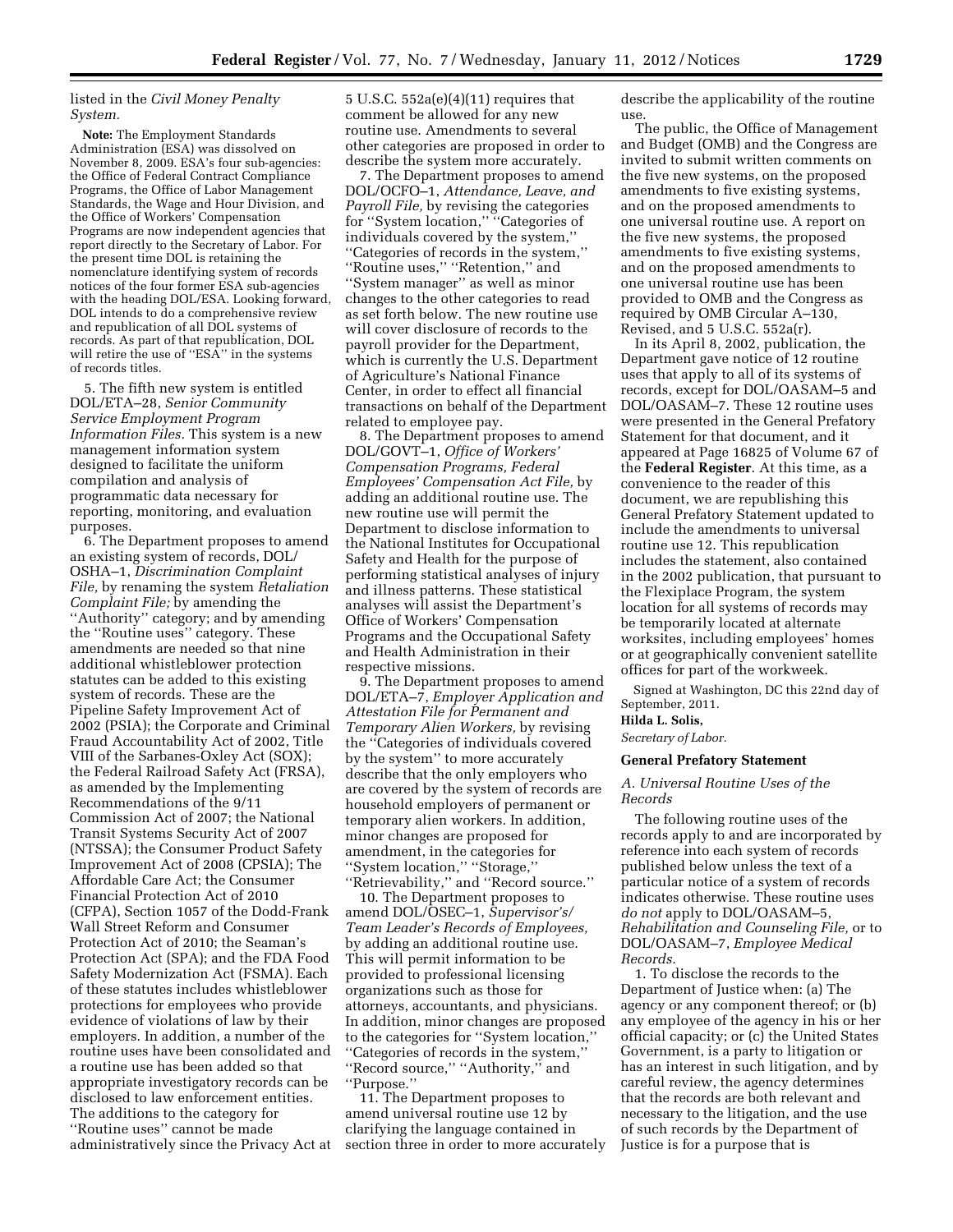compatible with the purpose for which the agency collected the records.

2. To disclose the records in a proceeding before a court or adjudicative body, when: (a) The agency or any component thereof; or (b) any employee of the agency in his or her official capacity; or (c) any employee of the agency in his or her individual capacity; or (d) the United States Government, is a party to litigation or has an interest in such litigation, and by careful review, the agency determines that the records are both relevant and necessary to the litigation, and that the use of such records is a purpose that is compatible with the purpose for which the agency collected the records.

3. When a record on its face, or in conjunction with other information, indicates a violation or potential violation of law, whether civil, criminal or regulatory in nature, and whether arising by general statute or particular program statute, or by regulation, rule, or order issued pursuant thereto, disclosure may be made to the appropriate agency, whether Federal, foreign, State, local, or tribal, or other public authority responsible for enforcing, investigating or prosecuting such violation or charged with enforcing or implementing the statute, or rule, regulation, or order issued pursuant thereto, if the agency determines by careful review that the records or information are both relevant and necessary to any enforcement, regulatory, investigative or prosecutive responsibility of the receiving entity, and that the use of such records or information is for a purpose that is compatible with the purposes for which the agency collected the records.

4. To a Member of Congress or to a Congressional staff member in response to an inquiry of the Congressional office made at the written request of the constituent about whom the record is maintained.

5. To the National Archives and Records Administration or to the General Services Administration for records management inspections conducted under 44 U.S.C. 2904 and 2906.

6. To disclose to contractors, employees of contractors, consultants, grantees, and volunteers who have been engaged to assist the agency in the performance of or working on a contract, service, grant, cooperative agreement or other activity or service for the Federal Government.

**Note:** Recipients shall be required to comply with the requirements of the Privacy Act of 1974, as amended, 5 U.S.C. 552a; *see also* 5 U.S.C. 552a(m).

7. To the parent locator service of the Department of Health and Human Services or to other authorized persons defined by Public Law 93–647 (42 U.S.C. 653(c)) the name and current address of an individual for the purpose of locating a parent who is not paying required child support.

8. To any source from which information is requested in the course of a law enforcement or grievance investigation, or in the course of an investigation concerning retention of an employee or other personnel action, the retention of a security clearance, the letting of a contract, the retention of a grant, or the retention of any other benefit, to the extent necessary to identify the individual, inform the source of the purpose(s) of the request, and identify the type of information requested.

9. To a Federal, State, local, foreign, tribal, or other public authority of the fact that this system of records contains information relevant to the hiring or retention of an employee, the granting or retention of a security clearance, the letting of a contract, a suspension or debarment determination or the issuance or retention of a license, grant, or other benefit.

10. To the Office of Management and Budget during the coordination and clearance process in connection with legislative matters.

11. To the Department of the Treasury, and a debt collection agency with which the United States has contracted for collection services to recover debts owed to the United States.

12. To the news media and the public when (1) the matter under investigation has become public knowledge, (2) the Solicitor of Labor determines that disclosure is necessary to preserve confidence in the integrity of the Department or is necessary to demonstrate the accountability of the Department's officers, employees, or individuals covered by this system, or (3) the Solicitor of Labor determines that there exists a legitimate public interest in the disclosure of the information, provided the Solicitor of Labor determines in any of these situations that the public interest in disclosure of specific information in the context of a particular case outweighs the resulting invasion of personal privacy.

## *B. System Location—Flexiplace Programs*

The following paragraph applies to and is incorporated by reference into all of the Department's systems of records under the Privacy Act, within the category entitled, SYSTEM LOCATION:

Pursuant to the Department of Labor's Flexiplace Programs, copies of records may be temporarily located at alternative worksites, including employees' homes or at geographically convenient satellite offices for part of the workweek. All appropriate safeguards will be taken at these sites.

### **I. Publication of a New System of Records**

## **DOL/CENTRAL–1**

### **SYSTEM NAME:**

Correspondents with the Department of Labor.

### **SECURITY CLASSIFICATION:**

None.

#### **SYSTEM LOCATION:**

At the offices of each component agency within the U.S. Department of Labor, including national, regional, and contractor offices, and at the offices of call centers serving the Department including the Department's national call center currently located at the contractor's site in Chantilly, Virginia.

### **CATEGORIES OF INDIVIDUALS COVERED BY THE SYSTEM:**

Individual correspondents with the various components of the Department who contact, by telephone, U.S. Mail or other mail/delivery service, online, email, or phone bank, components within the Department for various reasons such as, but not limited to, requests for information, brochures, requests for compliance assistance, requests to subscribe to message boards, and/or to use Web site based programs. It includes callers to the Department's call center and contractors providing mail and public information services to the Department.

### **CATEGORIES OF RECORDS IN THE SYSTEM:**

This system contains comments by, or requests from, individuals and information necessary to satisfy requests for information or brochures, requests for compliance assistance, requests to subscribe to message boards, or email management systems, and/or to use Web site based programs. It includes information received from callers to the Department's call centers. Depending on the nature of the request, the file may include (but is not limited to) the following information regarding individuals who have contacted the Department: Name, title, mailing address, telephone and fax number, email address, area of interest, and other information necessary to respond to a request.

## **AUTHORITY FOR MAINTENANCE OF THE SYSTEM:**  5 U.S.C. 301.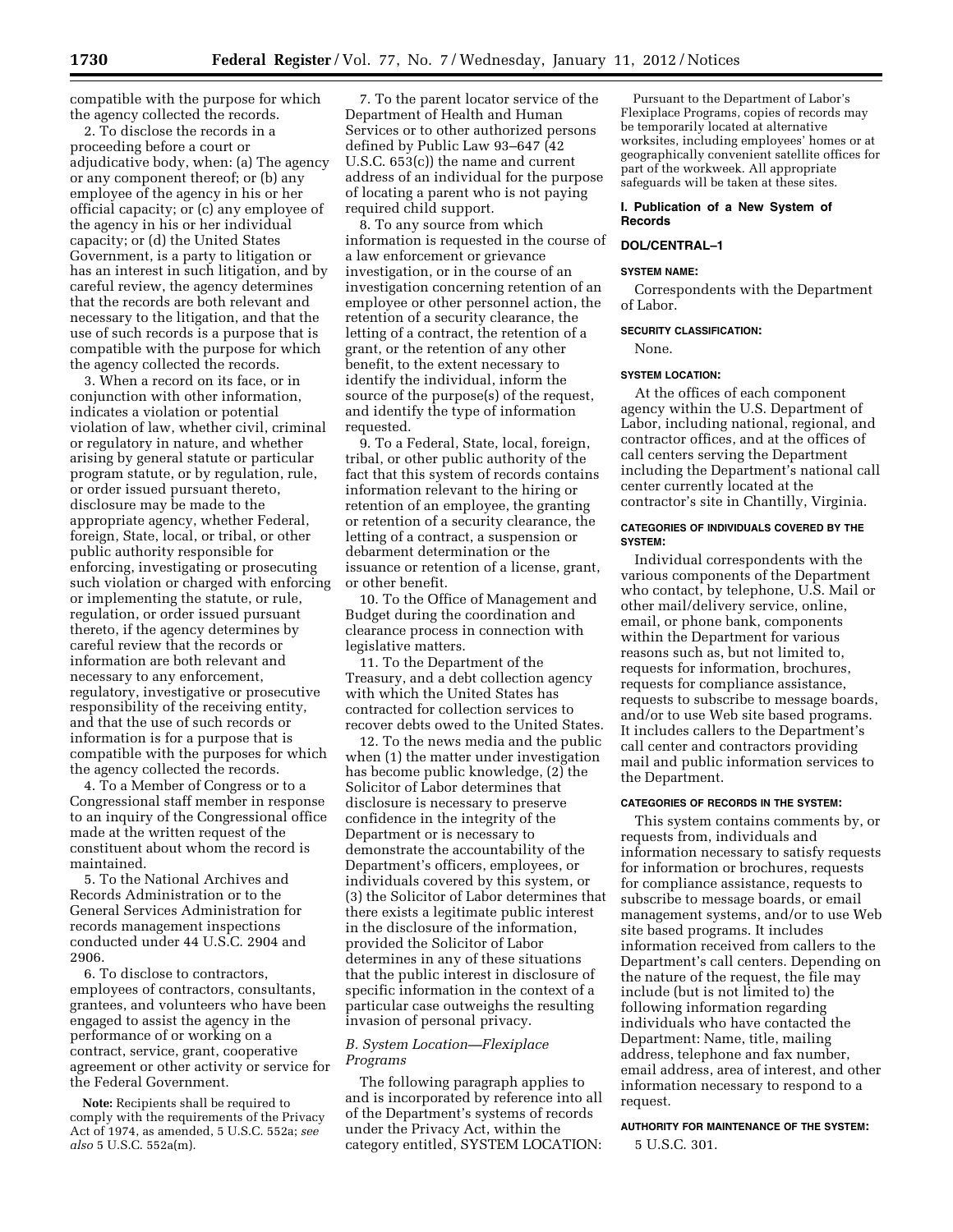#### **PURPOSE(S):**

To enhance information exchange by improving the availability of Departmental component information on automated systems; to facilitate sending information on compliance assistance to correspondents; to use Web site based programs; to provide usage statistics associated with the Department's public access Internet site; and to provide a framework from which to select an unbiased sample of individuals for surveys. Among other things, maintaining the names, addresses, etc. of individuals requesting data/publications will streamline the process for handling subsequent inquiries and requests by eliminating duplicative gathering of mailing information, data, and material on individuals who correspond with the Department.

### **ROUTINE USES OF RECORDS MAINTAINED IN THE SYSTEM, INCLUDING CATEGORIES OF USERS AND THE PURPOSES OF SUCH USES:**

None, except for those universal routine uses listed in the General Prefatory Statement to this document.

### **DISCLOSURE TO CONSUMER REPORTING AGENCIES:**

None.

#### **POLICIES AND PRACTICES FOR STORING, RETRIEVING, ACCESSING, RETAINING, AND DISPOSING OF RECORDS IN THE SYSTEM:**

### **STORAGE:**

Files are stored electronically and/or on paper.

#### **RETRIEVABILITY:**

By name, telephone or fax number (including the telephone number from which the individual dials), email address or other identifying information in the system.

### **SAFEGUARDS:**

Access by authorized personnel only. Computer security safeguards are used for electronically stored data and locked locations for paper files.

#### **RETENTION AND DISPOSAL:**

Current correspondent information files are updated as necessary and are destroyed after three months, or in the case of Web site based programs, message boards, or email management systems, when no longer needed.

#### **SYSTEM MANAGER(S) AND ADDRESS:**

The relevant agency head for the applicable component agency within the U.S. Department of Labor, 200 Constitution Avenue NW., Washington, DC 20210.

### **NOTIFICATION PROCEDURE:**

Individuals wishing to inquire whether this system of records contains information about them should contact the system manager. Individuals must furnish in writing the following information for their records to be located and identified:

a. Full name and mailing address. b. Signature.

### **RECORD ACCESS PROCEDURES:**

As in notification procedure.

#### **CONTESTING RECORD PROCEDURES:**

As in notification procedure.

#### **RECORD SOURCE CATEGORIES:**

Correspondents with the relevant component agency within the Department.

### **SYSTEMS EXEMPTED FROM CERTAIN PROVISIONS OF THE ACT:**

None.

**II. Publication of a Second New System of Records** 

#### **DOL/CENTRAL–2**

#### **SYSTEM NAME:**

Registrants for Department of Labor Events and Activities.

### **SECURITY CLASSIFICATION:**

None.

### **SYSTEM LOCATION:**

At the offices of each component agency within the Department of Labor, including national, regional and contractor offices.

### **CATEGORIES OF INDIVIDUALS COVERED BY THE SYSTEM:**

Individual correspondents with the various components of the Department who contact, by telephone, fax, U.S. Mail or other mail/delivery services, online, or email, components within the Department to register for conferences, events, activities, seminars, special interest Web sites, and programs.

#### **CATEGORIES OF RECORDS IN THE SYSTEM:**

This system contains information necessary to satisfy requests by individuals to register for Department conferences, events, activities, seminars, programs and special interest Web sites, including their requests for special accommodations and items such as meal preferences. Depending on the nature of the request, the file may include (but is not limited to) the following information on the individuals who have contacted the Department: name, title, mailing address, telephone and fax number, and email address.

### **AUTHORITY FOR MAINTENANCE OF THE SYSTEM:**  5 U.S.C. 301.

#### **PURPOSE(S):**

To permit persons to register, by mail, telephone, fax, email and on-line, for Departmental conferences, events, activities, seminars, special interest Web sites, and programs; to enhance information exchange by improving the availability of Departmental component information on automated systems; to provide a framework from which to select an unbiased sample of individuals for surveys; and to maintain the names, addresses, etc. of individuals who register for conferences and seminars.

### **ROUTINE USES OF RECORDS MAINTAINED IN THE SYSTEM, INCLUDING CATEGORIES OF USERS AND THE PURPOSES OF SUCH USES:**

In addition to the universal routine uses listed in the General Prefatory Statement to this document, a record from this system of records may be disclosed to private entities and/or State or other Federal agencies that cosponsor or have a statutory interest in the subject of a particular conference or Web site. A record from this system may be disclosed to hotels, conference centers, caterers, interpreters and other entities that provide services for the purpose of holding the conferences and seminars, including services to persons with disabilities.

The names and business addresses of attendees may be disclosed to conference attendees and/or the public, where appropriate. Records also may be disclosed where required by law.

#### **DISCLOSURE TO CONSUMER REPORTING AGENCIES:**

None.

### **POLICIES AND PRACTICES FOR STORING, RETRIEVING, ACCESSING, RETAINING, AND DISPOSING OF RECORDS IN THE SYSTEM:**

#### **STORAGE:**

Files are stored electronically and/or on paper.

#### **RETRIEVABILITY:**

By name, telephone or fax number (including the telephone number from which the individual dials), email address or other identifying information in the system.

#### **SAFEGUARDS:**

Access by authorized personnel only. Computer security safeguards are used for electronically stored data and locked locations for paper files.

## **RETENTION AND DISPOSAL:**

Current correspondent information files are updated as necessary and are destroyed when no longer needed.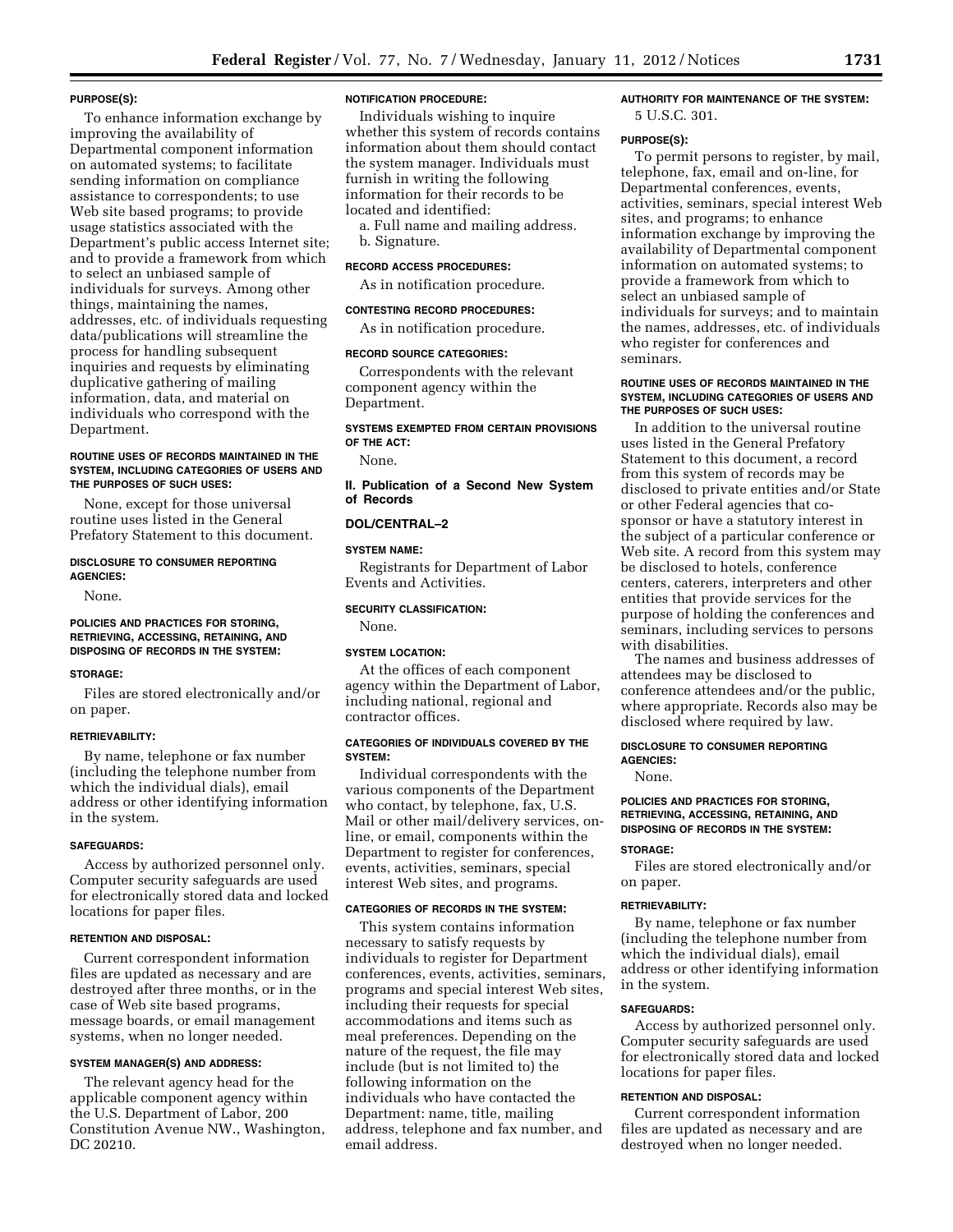### **SYSTEM MANAGER(S) AND ADDRESS:**

The relevant agency head for the applicable component agency within the U.S. Department of Labor, 200 Constitution Avenue NW., Washington, DC 20210.

### **NOTIFICATION PROCEDURE:**

Individuals wishing to inquire whether this system of records contains information about them should contact the systems manager. Individuals must furnish in writing the following information for their records to be located and identified:

a. Full name and address.

b. Signature.

#### **RECORD ACCESS PROCEDURES:**

As in notification procedure.

## **CONTESTING RECORD PROCEDURES:**

As in notification procedure.

### **RECORD SOURCE CATEGORIES:**

Correspondents with the relevant component agency within the Department.

#### **SYSTEMS EXEMPTED FROM CERTAIN PROVISIONS OF THE ACT:**

None.

## **III. Publication of a Third New System of Records**

### **DOL/CENTRAL–3**

#### **SYSTEM NAME:**

Internal Investigations of Harassing Conduct.

### **CATEGORIES OF INDIVIDUALS COVERED BY THE SYSTEM:**

Current or former Department employees, Department interns, or other such agents of the Department, nationwide, who have filed a complaint or report of harassment, or have been accused of harassing conduct under the Department's Policy to Prevent Harassing Conduct in the Workplace (the Policy).

## **SYSTEM LOCATION:**

Records on covered individuals are located at the Department of Labor, Office of the Assistant Secretary for Administration and Management and with respective agency Equal Employment Opportunity (EEO) Managers in the national office.

### **CATEGORIES OF RECORDS IN THE SYSTEM:**

The system contains all documents related to a complaint or report of harassment, which may include the complaint, statements of witnesses, reports of interviews, investigators and agency EEO manager's findings and recommendations, final decisions and

corrective action taken, and related correspondence and exhibits.

**Note:** Records compiled by the Office of Inspector General in its investigations of harassing conduct are covered by its own system of records, entitled DOL/OIG–1, and are not part of this system of records.

### **AUTHORITY FOR MAINTENANCE OF THE SYSTEM:**

5 U.S.C. 301; 44 U.S.C. 3101.

### **PURPOSE(S):**

These records are maintained for the purpose of conducting internal investigations into allegations of harassment brought against Department employees and for taking appropriate action in accordance with the Department's Policy.

### **ROUTINE USES OF RECORDS MAINTAINED IN THE SYSTEM, INCLUDING CATEGORIES OF USERS AND THE PURPOSES OF SUCH USES:**

In addition to those universal routine uses contained in the General Prefatory Statement to this document, disclosure of information from this system of records regarding the status of any investigation that may have been conducted may be made to the party who was subject to the harassment and to the alleged harasser when the purpose of the disclosure is both relevant and necessary and is compatible with the purpose for which the information was collected.

**Note:** Records compiled under the Policy which subsequently become part of the investigation record in an EEO complaint may be disclosed to the complainant if the Civil Rights Center (CRC) determines that the records are relevant and necessary with respect to adjudicating the EEO complaint, when such disclosure is compatible with the purpose for which the information was collected.

### **POLICIES AND PRACTICES FOR STORING, RETRIEVING, ACCESSING, RETAINING, AND DISPOSING OF RECORDS IN THE SYSTEM:**

#### **STORAGE:**

Files are stored electronically and/or on paper.

### **RETRIEVABILITY:**

These records are indexed by the name of the alleged victim(s) and/or the name of the individual accused of harassing conduct.

### **SAFEGUARDS:**

Access by authorized personnel only. Computer security safeguards are used for electronically stored data and locked locations for paper files.

### **RETENTION AND DISPOSAL:**

These records are maintained for four years from the date that the investigation is closed.

### **SYSTEM MANAGER(S) AND ADDRESS:**

Respective agencies' EEO managers, U.S. Department of Labor, 200 Constitution Ave. NW., Suite N–4123, Washington, DC 20210.

#### **NOTIFICATION PROCEDURE:**

An individual wishing to inquire whether this system of records contains non-exempt information about him/her should contact the systems manager. Individuals must furnish in writing the following information for their records to be located and identified:

a. Full name and address.

b. Signature.

### **RECORD ACCESS PROCEDURES:**

As in notification procedure.

### **CONTESTING RECORD PROCEDURES:**

A petition for amendment shall be addressed to the System Manager and must meet the requirements of Department's Privacy Act regulations at 29 CFR 71.1 and 71.9.

### **RECORD SOURCE CATEGORIES:**

Individual complainants; agency EEO Managers; supervisors; management officials; employee relations staff; witness statements; Solicitor's Office staff; CRC staff, and summary reports on harassing conduct complaints.

### **SYSTEMS EXEMPTED FROM CERTAIN PROVISIONS OF THE ACT:**

In accordance with 5 U.S.C. 552a(k)(2), investigative material in this system of records compiled for law enforcement purposes is exempt from subsections (c)(3), (d), (e)(1), (e)(4)(G), (H) and (I), and (f) of 5 U.S.C. 552a, provided, however, that if any individual is denied any right, privilege, or benefit that he or she would otherwise be entitled to by Federal law, or for which he or she would otherwise be eligible, as a result of the maintenance of these records, such material shall be provided to the individual, except to the extent that the disclosure of the material would reveal the identity of a source who furnished information to the Government with an express promise that the identity of the source would be held in confidence.

### **IV. Publication of a Fourth New System of Records**

# **DOL/ESA–52**

## **SYSTEM NAME:**

Wage-Hour Financial Accounting System (WFAS).

## **SECURITY CLASSIFICATION:**

None.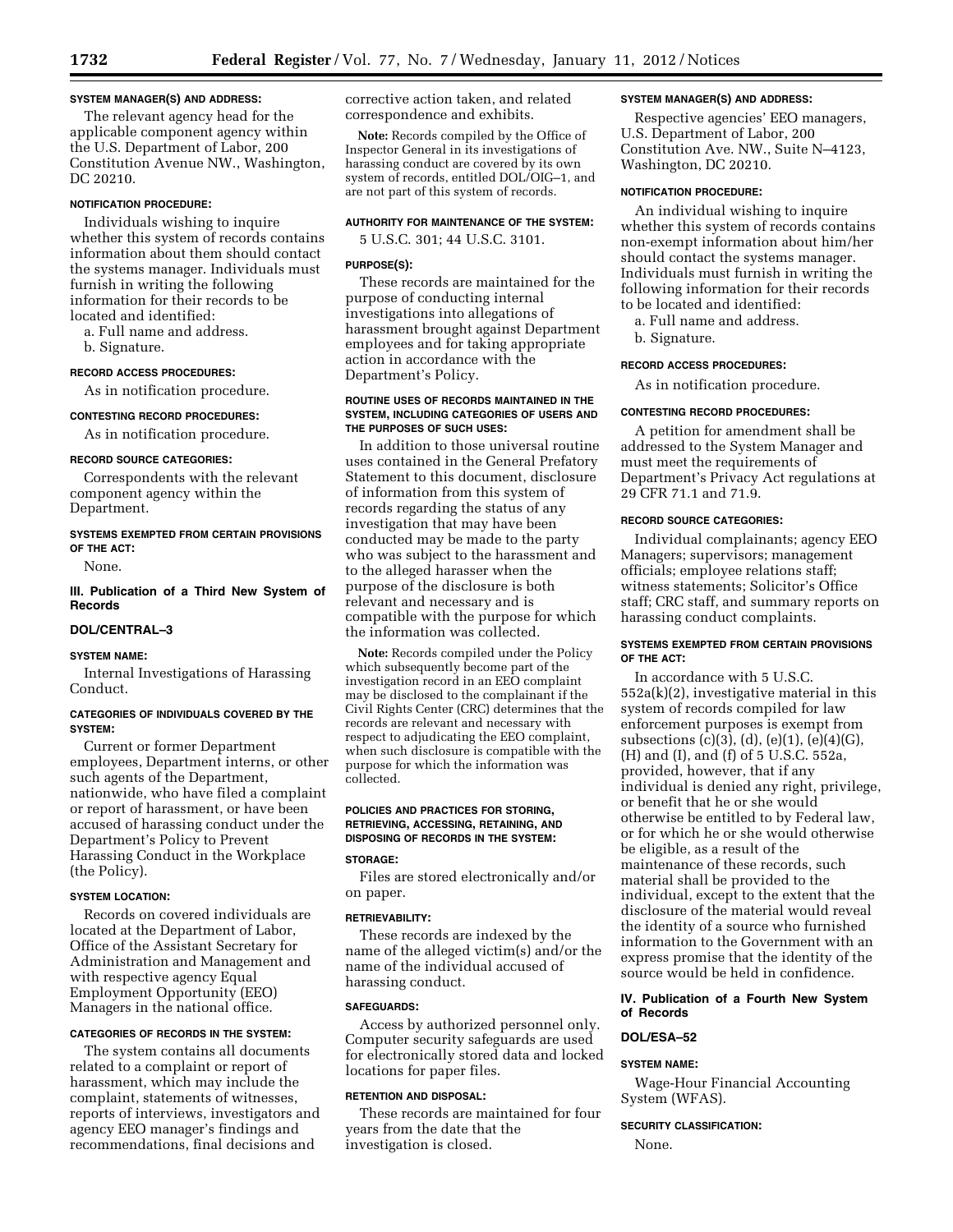#### **SYSTEM LOCATION:**

Wage-Hour Division (WHD) national office, and regional/sub-regional offices.

### **CATEGORIES OF INDIVIDUALS COVERED BY THE SYSTEM:**

All persons who receive payment from, or who owe a payment to, agency/ regional offices through one of two financial systems (Back Wage Disbursement and Collection System or the Civil Money Penalty System). These persons are as follows:

a. Persons receiving payments include, but are not limited to: Employees; and third parties acting on behalf of employees.

b. Persons owing monies include, but are not limited to: Employers who owe a debt due to the Government as a result of violations of one or more of the laws enforced by the WHD; persons who have been overpaid; and persons who owe the Department a refund.

#### **CATEGORIES OF RECORDS IN THE SYSTEM:**

Name, identification number (Taxpayer Identification Number or other identifying number), Social Security Number, address, purpose of payment, accounting classification, amount to be paid, withholdings, and amount paid.

#### **AUTHORITY:**

5 U.S.C. 301.

#### **PURPOSE(S):**

These records are an integral part of the WHD accounting systems at principal operating components, agency regional and sub-regional offices. The records are used to keep track of all WHD payments due to individuals, as well as those due from employers to the Federal Government. When an accounts receivable is established, these records regarding employers are used as part of collection actions. The employee records are used to attempt to locate an employee for purposes of distributing back wages to that employee on behalf of the employer. In event of an overpayment to an individual, the record is used to establish a receivable record for recovery of the amount claimed. The records are also used internally to develop reports to the Internal Revenue Service (IRS) and applicable State and local taxing officials of taxable income. This is a component-wide notice of payment and collection activities.

#### **ROUTINE USES OF RECORDS MAINTAINED IN THE SYSTEM, INCLUDING CATEGORIES OF USERS AND THE PURPOSES OF SUCH USES:**

In addition to those universal routine uses contained in the General Prefatory

Statement to this document, the following disclosures are permitted:

a. Transmittal of the records to the United States Treasury to effect issuance of payments to payees.

b. Pursuant to § 13 of the Debt Collection Act of 1982, the name, address(es), telephone number(s), Social Security Number, and nature, amount and history of debts of an individual may be disclosed to private debt collection agencies for the purpose of collecting or compromising a debt existing in this system.

c. Information may be forwarded to the Department of Justice as prescribed in the Joint Federal Claims Collection Standards (31 CFR Parts 900 through 904) for the purpose of determining the feasibility of enforced collection, and by referring the cases to the Department of Justice for litigation.

d. Pursuant to §§ 5 and 10 of the Debt Collection Act of 1982, as amended by the Debt Collection Improvement Act of 1996, information relating to the implementation of the Debt Collection Act of 1982 may be disclosed to other Federal agencies to effect salary or administrative offsets.

e. Information contained in the system of records may be disclosed to the IRS to obtain taxpayer mailing addresses for the purpose of locating such taxpayer to collect, compromise, or write off a Federal claim against the taxpayer.

f. Information may be disclosed to the IRS concerning the discharge of an indebtedness owed by an individual.

g. Information may be disclosed to the Social Security Administration informing them of taxable income.

h. Information may be disclosed to State and local taxing officials informing them of taxable income.

## **POLICIES AND PRACTICES FOR STORING, RETRIEVING, ACCESSING, RETAINING, AND DISPOSING OF RECORDS IN THE SYSTEM:**

## **STORAGE:**

Files are stored electronically and/or on paper.

#### **RETRIEVABILITY:**

This varies according to the particular operating accounting system within the operating division, agency and regional office. Usually hard copy documents are retrieved by case identification number. Computer records are retrieved by employee last name, as well as case identification number, employer name, Social Security Number, or on any field in the record.

#### **SAFEGUARDS:**

Access by authorized personnel only. Computer security safeguards are used

for electronically stored data and locked locations for paper files.

#### **RETENTION AND DISPOSAL:**

Records pertaining to the collection and payment of back wages are maintained in hard copy form in the regional and sub-regional offices for one year after closing. They are then transferred to the Federal Records Center for storage; they are retained there for six years and three months and then are destroyed. Hard copy records of Civil Money Penalty payments are transmitted back to the district offices for inclusion in the regular investigation file. Automated records are closed but available on the system once the case balance has reached \$0. These records will eventually be destroyed after six years and three months, but prior to destruction, they are maintained in readable form to facilitate tax inquiries from employees and employers.

### **SYSTEM MANAGER(S) AND ADDRESS:**

Administrator, Wage-Hour Division, Room S–3502, Frances Perkins Building, 200 Constitution Avenue, NW., Washington, DC 20210.

### **NOTIFICATION PROCEDURE:**

Inquiries should be mailed or presented to the system manager noted at the address listed above.

#### **RECORD ACCESS PROCEDURES:**

A request for access shall be addressed to the system manager at the address listed above.

#### **CONTESTING RECORD PROCEDURES:**

A petition for amendment shall be addressed to the System Manager.

#### **RECORD SOURCE CATEGORIES:**

Individuals, employees, employers, other Federal agencies, Government contractors.

### **SYSTEMS EXEMPTED FROM CERTAIN PROVISIONS OF THE ACT:**

None.

**V. Publication of a Fifth New System of Records** 

### **DOL/ETA–28**

#### **SYSTEM NAME:**

Senior Community Service Employment Program Information Files.

#### **SECURITY CLASSIFICATION:**

None.

#### **SYSTEM LOCATION:**

U.S. Department of Labor, Employment and Training Administration, Frances Perkins Building, 200 Constitution Avenue NW., Washington, DC 20210.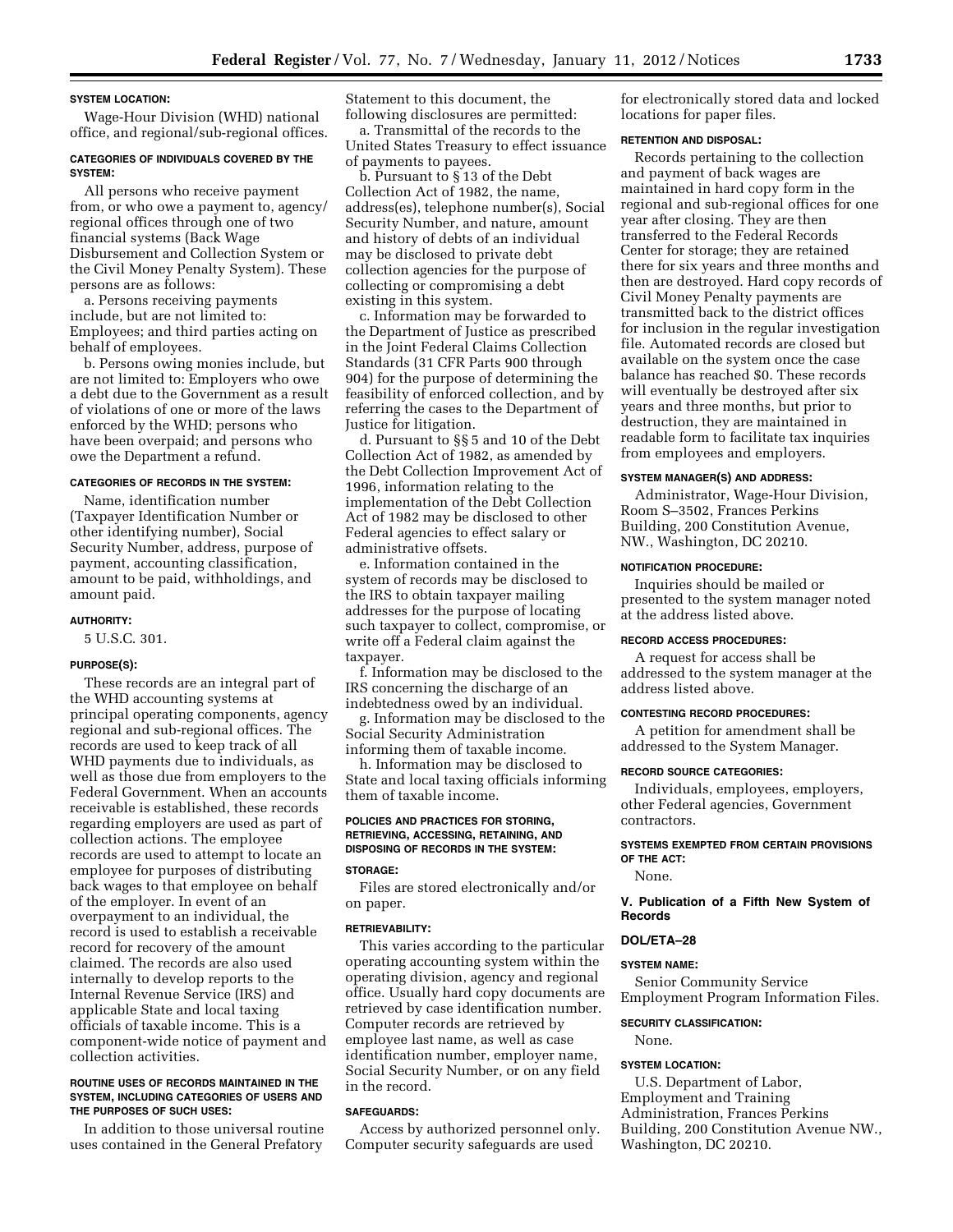### **CATEGORIES OF INDIVIDUALS COVERED BY THE SYSTEM:**

Participants in the Senior Community Service Employment Program (SCSEP) funded under the Older Americans Act Amendments of 2006 (OAA Amendments), Public Law 109–365.

### **CATEGORIES OF RECORDS IN THE SYSTEM:**

Records in the system include personal characteristics of each SCSEP participant; the description of training, community service assignments, and unsubsidized employment placements the participants received; wages and supportive services received; and program outcome and participant follow-up information obtained after completion of the program.

### **AUTHORITY FOR MAINTENANCE OF THE SYSTEM:**

OAA Amendments, Public Law 109– 365, § 513(a).

### **PURPOSES:**

To maintain a management information system designed to facilitate the uniform compilation and analysis of program data necessary for reporting, monitoring and evaluation purposes. The system will:

a. Generate statistical reports that will present detailed information on the aggregate characteristics of program participants, program activities, and outcomes. These data will be reported at the national and State grantee levels and will allow the Department to respond to a variety of requests for specific information regarding the scope of services; the types of community service activities; and the nature and duration of employment that SCSEP grantees are providing to their participants. Further, these reports will present detailed survey information on the aggregate customer satisfaction of program participants, participating host agencies, and employers of participants.

b. Provide information that will enable the Department to monitor the program at the national or grantee levels; to report to Congress on program outcomes; and to provide feedback to State and National grantees on their progress in implementing their grants.

c. Provide a suitable national database to enable the Department to provide technical guidance to SCSEP grantees to enable them to meet their negotiated performance measures.

#### **ROUTINE USES OF RECORDS MAINTAINED IN THE SYSTEM, INCLUDING CATEGORIES OF USERS AND THE PURPOSES OF SUCH USES:**

In addition to those universal routine uses contained in the General Prefatory Statement to this document, disclosure of personnel, procurement, or benefitrelated information to contractors and

agencies to enable them to provide administrative functions for the program, including the maintenance of participant pay records.

Disclosure of information to researchers of those records which are relevant and necessary to evaluate the effectiveness of the overall program and its various training components in serving different subgroups of the eligible population.

Disclosure of information to Federal, State, and local agencies and community-based organizations to facilitate statistical research, audit, and evaluation activities necessary to insure the success, integrity, and improvement of the SCSEP and other employment and training programs.

Disclosure of information to placement and welfare agencies, prospective employers, school, or training institutions to assist in participant employment.

Disclosure of statistical information to the news media, public interest groups, or members of the general public for the purpose of promoting the merits of the SCSEP.

### **DISCLOSURE TO CONSUMER REPORTING AGENCIES:**

Not applicable.

## **POLICIES AND PRACTICES FOR STORING, RETRIEVING, ACCESSING, RETAINING, AND DISPOSING OF RECORDS IN THE SYSTEM:**

### **STORAGE:**

Files are stored electronically and/or on paper.

### **RETRIEVABILITY:**

Records may be retrieved by any data element.

### **SAFEGUARDS:**

Access by authorized personnel only. Computer security safeguards are used for electronically stored data and locked locations for paper files. Public access files and files used for analysis outside the database manager's computer system will be purged of participant identifiers. Published tables will be sufficiently aggregated to prevent identification of any individual.

### **RETENTION AND DISPOSAL:**

Data files will be retained for two years after the files are no longer active. After two years the files will be transferred to the Federal Records Center, where they are destroyed after three years.

### **SYSTEM MANAGER(S) AND ADDRESS:**

Chief, Division of Adult Services, Employment and Training Administration, 200 Constitution Avenue NW., Washington, DC 20210.

### **NOTIFICATION PROCEDURE:**

Address inquiries to the Chief, Division of Adult Services, Employment and Training Administration, 200 Constitution Avenue NW., Washington, DC 20210.

### **RECORD ACCESS PROCEDURES:**

Individuals wishing access to information contained in this system should contact the office indicated in the notification procedure above. Individuals requesting access to files must comply with the Department's Privacy Act regulations on verification of identity and access to records.

### **RECORD CONTESTING PROCEDURES:**

Individuals wishing to request amendments to records should contact the office indicated in the notification procedures section.

#### **RECORD SOURCE CATEGORIES:**

Individual participants; SCSEP grantees.

## **SYSTEMS EXEMPT FROM CERTAIN PROVISIONS OF THE ACT:**

None.

### **VI. Publication of a Proposed Amended System of Records**

DOL/OSHA–1, *Discrimination Complaint File,* is proposed to be amended by renaming the title to reflect that the file contains complaints of retaliation, rather than discrimination; by revising the category for ''Authority for maintenance of the system''; and by proposing to amend the category for ''Routine uses.'' In addition, several other categories are proposed to be refined. For the convenience of the reader, the system is republished in full to read as follows:

### **DOL/OSHA–1**

### **SYSTEM NAME:**

Retaliation Complaint File.

### **SECURITY CLASSIFICATION:**

None.

### **SYSTEM LOCATION:**

At offices of the Occupational Safety and Health Administration (OSHA) including National, regional, and area offices.

### **CATEGORIES OF INDIVIDUALS COVERED BY THE SYSTEM:**

Individuals who have filed complaints alleging retaliation against them by their employers, or by others, for engaging in activities protected under the various statutes set forth below, popularly referenced as whistleblower protection statutes. Complainants may file such claims with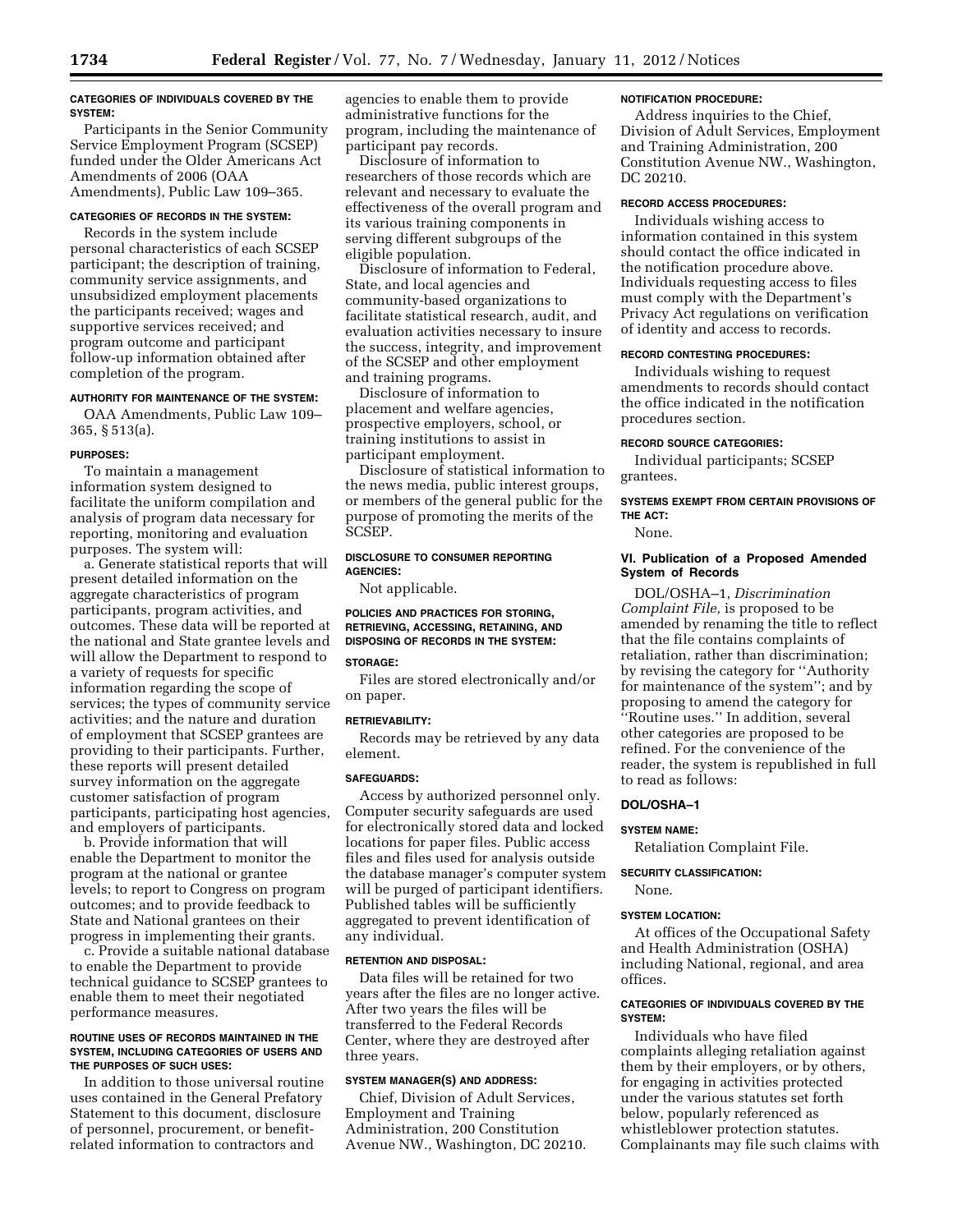OSHA pursuant to 21 statutes: the Occupational Safety and Health Act (29 U.S.C. 660(c)); the Surface Transportation Assistance Act (49 U.S.C. 31105); the Asbestos Hazard Emergency Response Act (15 U.S.C. 2651); the International Safe Container Act (46 U.S.C. 80507); the Safe Drinking Water Act (42 U.S.C. 300j—9(i)); the Federal Water Pollution Control Act (33 U.S.C. 1367); the Toxic Substances Control Act (15 U.S.C. 2622); the Wendell H. Ford Aviation Investment and Reform Act for the 21st Century (49 U.S.C. 42121); the Solid Waste Disposal Act (42 U.S.C. 6971); the Clean Air Act (42 U.S.C. 7622); the Comprehensive Environmental Response, Compensation and Liability Act of 1980 (42 U.S.C. 9610); the Energy Reorganization Act of 1978 (42 U.S.C. 5851); the Pipeline Safety Improvement Act of 2002 (49 U.S.C. 60129); the Corporate and Criminal Fraud Accountability Act of 2002, Title VIII of the Sarbanes-Oxley Act of 2002 (18 U.S.C. 1514A); the Federal Railroad Safety Act (49 U.S.C. 20109); the National Transit Systems Security Act (6 U.S.C. 1142); the Consumer Product Safety Improvement Act (15 U.S.C. 2087); the Affordable Care Act (20 U.S.C. 208C); the Consumer Financial Protection Act of 2010 (12 U.S.C.A. § 5567); the Seaman's Protection Act (46 U.S.C. 2114); and the FDA Food Safety Modernization Act (21 U.S.C. 399d).

## **CATEGORIES OF RECORDS IN THE SYSTEM:**

Complainant's name, address, telephone numbers, occupation, place of employment, and other identifying data along with the allegation, OSHA forms, and evidence offered in the allegation's proof. Respondent's name, address, telephone numbers, response to notification of the complaint, statements, and any other evidence or background material submitted as evidence. This material includes records of interviews and other data gathered by the investigator.

#### **AUTHORITY FOR MAINTENANCE OF THE SYSTEM:**

a. the Occupational Safety and Health Act (29 U.S.C. –660(c));

- b. the Surface Transportation Assistance Act (49 U.S.C. 31105);
- c. the Asbestos Hazard Emergency Response Act (15 U.S.C. 2651);

d. the International Safe Container Act (46 U.S.C. 1506);

e. the Safe Drinking Water Act (42 U.S.C. 300j—9(i));

f. the Federal Water Pollution Control Act (33 U.S.C. 1367);

g. the Toxic Substances Control Act (15 U.S.C. 2622);

h. the Wendell H. Ford Aviation Investment and Reform Act for the 21st Century (49 U.S.C. 42121);

i. the Solid Waste Disposal Act (42 U.S.C. 6971);

j. the Clean Air Act (42 U.S.C. 7622); k. the Comprehensive Environmental Response, Compensation and Liability Act of 1980 (42 U.S.C. 9610);

l. the Energy Reorganization Act of 1978 (42 U.S.C. 5851);

m. the Pipeline Safety Improvement Act of 2002 (49 U.S.C. 60129);

n. the Corporate and Criminal Fraud Accountability Act of 2002, Title VIII of the Sarbanes-Oxley Act of 2002 (18 U.S.C. 1514A);

o. the Federal Rail Safety Act (49 U.S.C. 20109);

p. the National Transit Security Systems Act (6 U.S.C. § 1142); q. the Consumer Product Safety

Improvement Act (15 U.S.C. 2087); r. the Affordable Care Act (Pub. L.

111–148);

s. The Consumer Financial Protection Act of 2010 (12 U.S.C.A. § 5567);

t. The Seaman's Protection Act (46 U.S.C. 2114); and

u. The FDA Food Safety Modernization Act (Pub. L. 111–353).

#### **PURPOSE(S):**

The records are used to support a determination by OSHA on the merits of a complaint alleging violation of the employee protection provisions of one or more of the statutes listed under ''Authority.'' The records also are used as the basis of statistical reports on such activity by the system manager, national office administrators, regional administrators, investigators, and their supervisors in OSHA, which reports may be released to the public.

#### **ROUTINE USES OF THE RECORDS MAINTAINED IN THE SYSTEM, INCLUDING CATEGORIES OF USERS AND THE PURPOSES OF SUCH USES:**

In addition to those universal routine uses listed in the General Prefatory Statement to this document, a record from this system of records may be disclosed as follows:

a. With respect to the statutes listed under the ''Authority'' category, disclosure of the complaint, as well as the identity of the complainant, and any interviews, statements, or other information provided by the complainant, or information about the complainant given to OSHA, may be made to the respondent, so that the complaint can proceed to a resolution.

**Note:** Personal information about other employees that is contained in the complainant's file, such as statements taken by OSHA or information for use as comparative data, such as wages, bonuses,

the substance of promotion recommendations, supervisory assessments of professional conduct and ability, or disciplinary actions, generally may be withheld from the respondent when it could violate those persons' privacy rights, cause intimidation or harassment to those persons, or impair future investigations by making it more difficult to collect similar information from others.

b. With respect to the statutes listed under the ''Authority'' category, disclosure of the respondent's responses to the complaint and any other evidence it submits may be shared with the complainant so that the complaint can proceed to a resolution.

c. With respect to the statutes listed under the ''Authority'' category, disclosure of appropriate, relevant, necessary, and compatible investigative records may be made to other Federal agencies responsible for investigating, prosecuting, enforcing, or implementing the underlying provisions of those statutes where OSHA deems such disclosure is compatible with the purpose for which the records were collected.

d. With respect to the statutes listed under the ''Authority'' category, disclosure of appropriate, relevant, necessary, and compatible investigative records may be made to another agency or instrumentality of any governmental jurisdiction within or under the control of the United States, for a civil or criminal law enforcement activity, if the activity is authorized by law, and if that agency or instrumentality has made a written request to OSHA, specifying the particular portion desired and the law enforcement activity for which the record is sought.

e. With respect to the statutes listed under the ''Authority'' category, disclosure may be made to the media, researchers, or other interested parties of statistical reports containing aggregated results of program activities and outcomes. Disclosure may be in response to requests made by telephone, email, fax, or letter, by a mutually convenient method. Statistical data may also be posted by the system manager on the OSHA Web page.

### **DISCLOSURE TO CONSUMER REPORTING AGENCIES:**

None.

#### **POLICIES AND PRACTICES FOR STORING, RETRIEVING, ACCESSING, RETAINING AND DISPOSING OF RECORDS IN THE SYSTEM:**

#### **STORAGE:**

Files are stored electronically and/or on paper.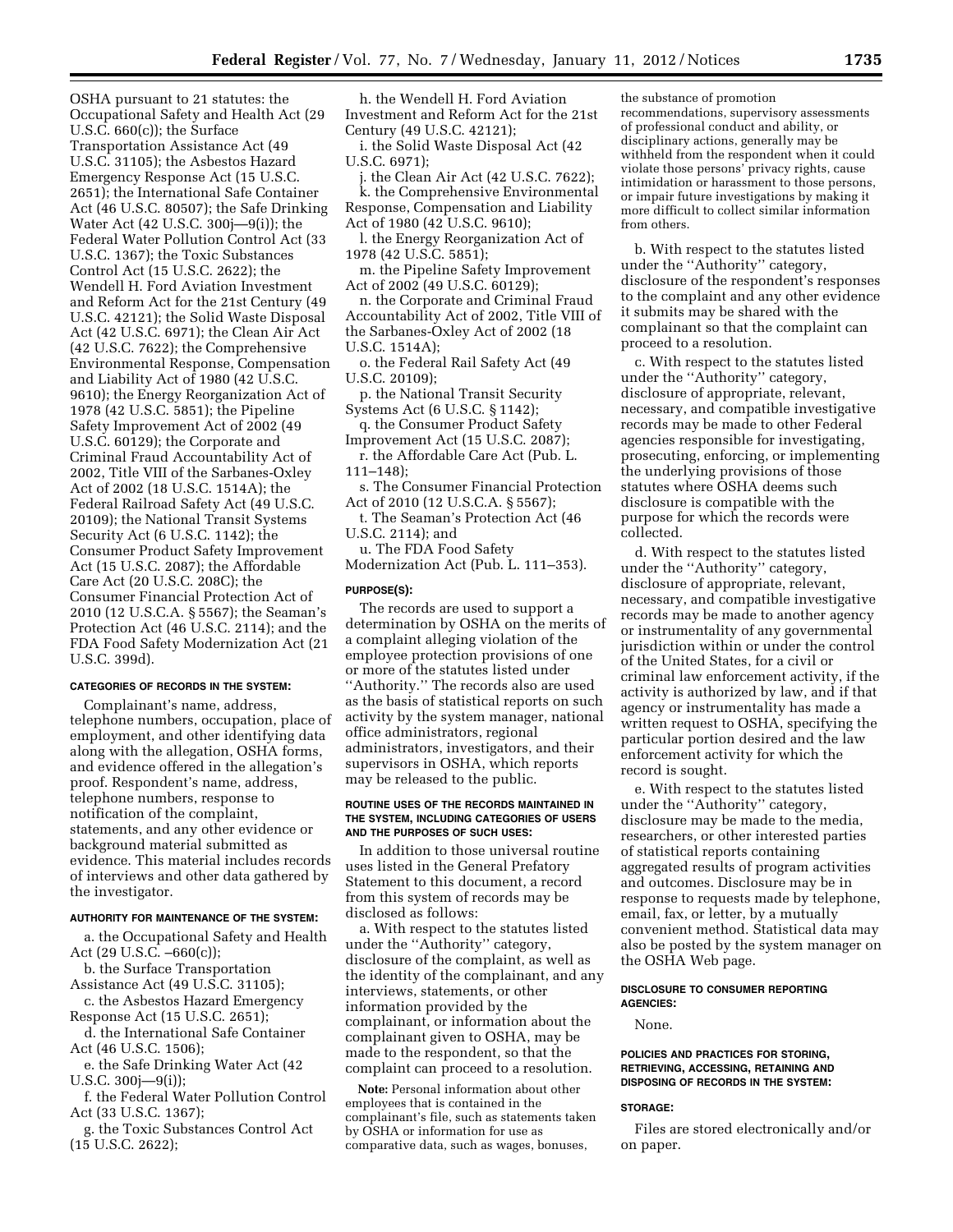#### **RETRIEVABILITY:**

By complainant's name, respondent's name, case identification number, or other identifying information.

### **SAFEGUARDS:**

Access by authorized personnel only. Computer security safeguards are used for electronically stored data and locked locations for paper files.

### **RETENTION AND DISPOSAL:**

Destroy five years after case is closed.

## **SYSTEM MANAGER(S) AND ADDRESS:**

Director of the Office of the Whistleblower Protection Program in the National Office, OSHA.

#### **NOTIFICATION PROCEDURE:**

Individuals wishing to inquire whether this system of records contains information about them should contact the system manager at the appropriate system location.

## **RECORD ACCESS PROCEDURE:**

Individuals wishing to gain access to non-exempt records should contact the system manager.

### **CONTESTING RECORD PROCEDURE:**

Individuals wishing to request amendment of any non-exempt records should contact the system manager at the system location listed above.

### **RECORD SOURCE CATEGORIES:**

Individual complainants who filed allegation(s) of retaliation by employer(s) against employee(s) or persons who have engaged in protected activities, also employers, employees and witnesses.

### **SYSTEMS EXEMPTED FROM CERTAIN PROVISIONS OF THE ACT:**

In accordance with 5 U.S.C. 552a(k)(2), investigatory material in this system of records compiled for law enforcement purposes is exempt from subsections (c)(3); (d); (e)(1); (e)(4)(G), (H), and (I); and (f) of 5 U.S.C. 552a, provided however, that if any individual is denied any right, privilege, or benefit that he or she would otherwise be entitled to by Federal law, or for which he or she would otherwise be eligible, as a result of the maintenance of these records, such material shall be provided to the individual, except to the extent that the disclosure of such material would reveal the identity of a source who furnished information to the Government under an express promise that the identity of the source would be held in confidence, or, prior to January 1, 1975, under an implied promise that the identity of the source would be held in confidence.

### **VII. Publication of a Second Proposed Amended System of Records**

DOL/OCFO–1, *Attendance, Leave, and Payroll File,* is proposed to be amended by revising the categories for ''System location,'' ''Categories of individuals covered by the system,'' ''Categories of records in the system,'' ''Routine uses,'' ''Retention,'' and ''System manager'' as well as minor changes to the other categories as set forth below. The new routine use will cover disclosure of records to the payroll provider for the Department, which is currently the U.S. Department of Agriculture's (USDA) National Finance Center (NFC), in order to effect all financial transactions on behalf of the Department related to employee pay. For the convenience of the reader the amended system is republished in full as follows:

### **DOL/OCFO–1**

#### **SYSTEM NAME:**

Attendance, Leave, and Payroll File.

#### **SECURITY CLASSIFICATION:**

None.

#### **SYSTEM LOCATION:**

a. On electronic systems maintained by the Department and the Department's payroll provider, currently the USDA NFC headquartered in New Orleans, Louisiana, with primary computing facilities in Denver, Colorado, and at backup facilities for the payroll provider, currently located in St. Louis, Missouri.

b. Relevant data may also be stored on Department computers, or servers at the Department, including for use in distributing payroll and accounting information to the individual Department component offices in Washington DC.

c. Timekeepers.

d. Offices of the Chief Financial Officer.

e. Department of Labor human resources offices.

f. The Department of Labor National Office Leave Bank.

### **CATEGORIES OF INDIVIDUALS COVERED BY THE SYSTEM:**

Department employees, current and former, and other individuals receiving compensation or benefits through the Department's payroll system, including interns, student volunteers, and beneficiaries.

## **CATEGORIES OF RECORDS IN THE SYSTEM:**

Name, Social Security Number and employee number, grade, step, and salary, transit subsidies, organization (code), retirement or FICA data as

applicable. Federal, State, and local tax deductions, as appropriate. Internal Revenue Service (IRS) tax lien data, commercial garnishment, child support data. Authorization forms for savings bonds and charity deductions; authorization forms for regular and optional Government life insurance deduction(s), health insurance deduction and plan or code; authorization forms for labor union dues deductions; other authorization forms. Cash award data; jury duty data; military leave data; pay differentials; allotments by type and amount; Thrift Savings Plan contributions; financial institution code(s) and employee account number(s); leave status and leave data of all types (including annual, compensatory, jury duty, maternity, military, retirement, disability, sick, transferred, political, donated, and without pay). Time and attendance records, including flexitime log sheets indicating number of regular, overtime, holiday, Sunday, and other hours worked, pay period number and ending date. Cost of living allowances, marital status, number of dependents, mailing address, ''Notification of Personnel Action,'' co-owner and/or beneficiary of bonds. Claims by the employee for overtime, for back wages and for waivers. Consumer credit reports of individuals indebted to the United States, correspondence to and from the debtor, information or records relating to the debtor's current whereabouts, assets, liabilities, income and expenses, debtor's personal financial statements and other information such as the nature, amount and history of a debt owed by an individual covered by this system, and other records and reports relating to the implementation of the Debt Collection Act of 1982, as amended by the Debt Collection Improvement Act of 1996, including any investigative reports or administrative review matters. The individual records listed herein are included only as pertinent or applicable to the individual employee or other individuals covered by this system.

**Note:** Sign-in and sign-out records are filed chronologically within Department offices and are not part of this system.

## **AUTHORITY FOR MAINTENANCE OF THE SYSTEM:**

31 U.S.C. 66(A).

### **PURPOSE(S):**

In compliance with principles and standards prescribed by the Comptroller General, this system manages the Department's payroll compensation and benefits processing, accounting, and reporting. The system provides control procedures and systems to assure the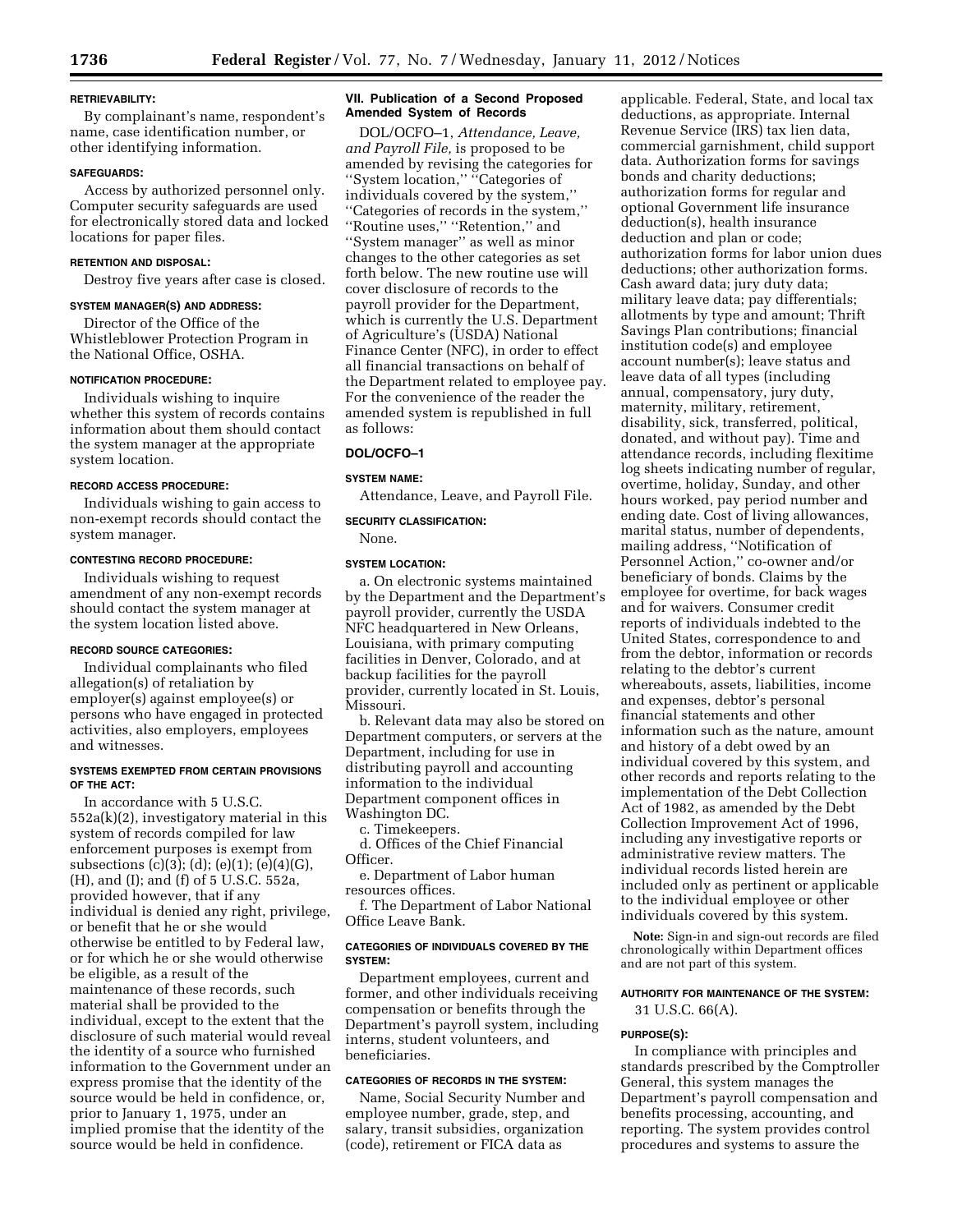complete and timely processing of input documents and output reports necessary to update and maintain the Department's Interactive Payroll System.

#### **ROUTINE USES OF RECORDS MAINTAINED IN THE SYSTEM, INCLUDING CATEGORIES OF USERS AND THE PURPOSES OF SUCH USES:**

In addition to the universal routine uses listed in the General Prefatory Statement to this document, the Department may disclose relevant and necessary data as follows:

The Department may disclose records to its payroll provider, currently the USDA NFC, in order to effect all financial transactions on behalf of Department-related employee pay and compensation. Specifically, the Department's payroll provider may effect employee pay or deposit funds on behalf of Department employees, and/or it may withhold, collect or offset funds from employee salaries as required by law or as necessary to correct overpayment or amounts due. For example, the Department's payroll provider will routinely make the necessary disclosures to the Treasury Department for the issuance of payments as follows: To distribute pay according to the employee directions for savings bonds, allotments to financial institutions, and other authorized purposes. Transmittal of Thrift Savings Plan data to the Federal Retirement Thrift Investment Board (FRTIB) to effect contributions to the Thrift Savings Plan. Tax withholding data sent to the IRS and appropriate State and local taxing authorities, FICA deductions to the Social Security Administration, information concerning dues deductions to labor unions, withholdings for health insurance to insurance carriers and the Office of Personnel Management (OPM), retirement contributions to OPM, charity deductions to agents of charitable institutions, annual W–2 statements to taxing authorities and the individual, and transmittal of computer tape data to appropriate State and local governments for their benefits matching projects. Transmittal of employee's name, Social Security Number, salary history to State unemployment insurance agencies in order to facilitate the processing of State unemployment insurance claims for Department employees. In addition, the Department's payroll provider will use the data to perform related administrative activities such as to certify payroll vouchers chargeable to Department funds and to perform or participate in routine audit/oversight operations, including by the Office of Inspector General of the payroll

provider, and/or Government Accountability Office, Office of Management and Budget, OPM, and the FRTIB.

In addition, where determined to be appropriate or necessary, the Department may authorize the Department's payroll provider to make disclosure of relevant records from this system, or the Department may disclose relevant records from this system, as follows:

a. Pursuant to § 13 of the Debt Collection Act of 1982, as amended by the Debt Collection Improvement Act of 1996, the name, Social Security Number, address(es), telephone number(s), and nature, amount and history of the debt of a current or former employee may be disclosed to private collection agencies for the purpose of collecting or compromising a debt existing in this system.

b. Department of Justice and Department of Treasury: Information may be forwarded to the Department of Treasury and/or the Department of Justice as prescribed in the Joint Federal Claims Collection Standards (31 CFR Parts 900 through 904). When debtors fail to make payment through normal collection routines, the files are analyzed to determine the feasibility of enforced collection by referring the cases to the Department of Justice for litigation.

c. Other Federal Agencies: Pursuant to §§ 5 and 10 of the Debt Collection Act of 1982, as amended by the Debt Collection Improvement Act of 1996, information relating to the implementation of the Debt Collection Act of 1982 may be disclosed to other Federal agencies to effect salary or administrative offsets, or for other purposes connected with the collection of debts owed to the United States. d. IRS:

(1) Information contained in the system of records may be disclosed to the IRS to obtain taxpayer mailing addresses for the purpose of locating such taxpayer to collect, compromise, or write-off a Federal claim against the taxpayer.

(2) Records from this system of records may be disclosed to the IRS for the purpose of offsetting a Federal claim from any income tax refund that may be due to the debtor.

(3) Information may be disclosed to the IRS concerning the discharge of an indebtedness owed by an individual.

e. Records from this system of records may be disclosed to the Defense Manpower Data Center—Department of Defense and the United States Postal Service to conduct computer matching programs for the purpose of identifying

and locating individuals who are receiving Federal salaries or benefit payments and are delinquent in their repayment of debts owed to the United States Government under certain programs administered by the Department in order to collect debts under the provisions of the Debt Collection Act of 1982 (Public Law 97– 365) by voluntary repayment, or by salary or administrative offset procedures.

f. The names, Social Security Numbers, home addresses, dates of birth, dates of hire, quarterly earnings, employer identifying information, and State of hire of employees may be disclosed to the Office of Child Support Enforcement, Administration for Children and Families, Department of Health and Human Services in order to locate individuals for the purpose of: establishing paternity; establishing and modifying orders of child support; identifying sources of income; and for other child support enforcement actions as required by the Personal Responsibility and Work Opportunity Reconciliation Act (Welfare Reform law, Pub. L. 104–193).

g. A record from this system of records, reflecting the employee's transit subsidy, may be disclosed to other governmental agencies for purposes of comparing transit subsidy recipients and car pool applicants.

### **DISCLOSURE TO CONSUMER REPORTING AGENCIES:**

The amount, status, and history of overdue debts as well as the name and address, Taxpayer Identification Number (SSN), and other information necessary to establish the identity of a debtor, the agency and program under which the claim arose, are disclosed pursuant to 5 U.S.C. 552a(b)(12) to consumer reporting agencies as defined by § 603(f) of the Fair Credit Reporting Act (15 U.S.C. 1681a(f)), in accordance with  $\S 3(d)(4)(A)(ii)$  of the Federal Claims Collection Act of 1966, as amended (31 U.S.C. 3711(f)) for the purpose of encouraging the repayment of an overdue debt.

### **POLICIES AND PRACTICES FOR STORING, RETRIEVING, ACCESSING, RETAINING, AND DISPOSING OF RECORDS IN THE SYSTEM:**

#### **STORAGE:**

Files are stored electronically and/or on paper.

### **RETRIEVABILITY:**

By name, Social Security Number, or other identifying information in the system.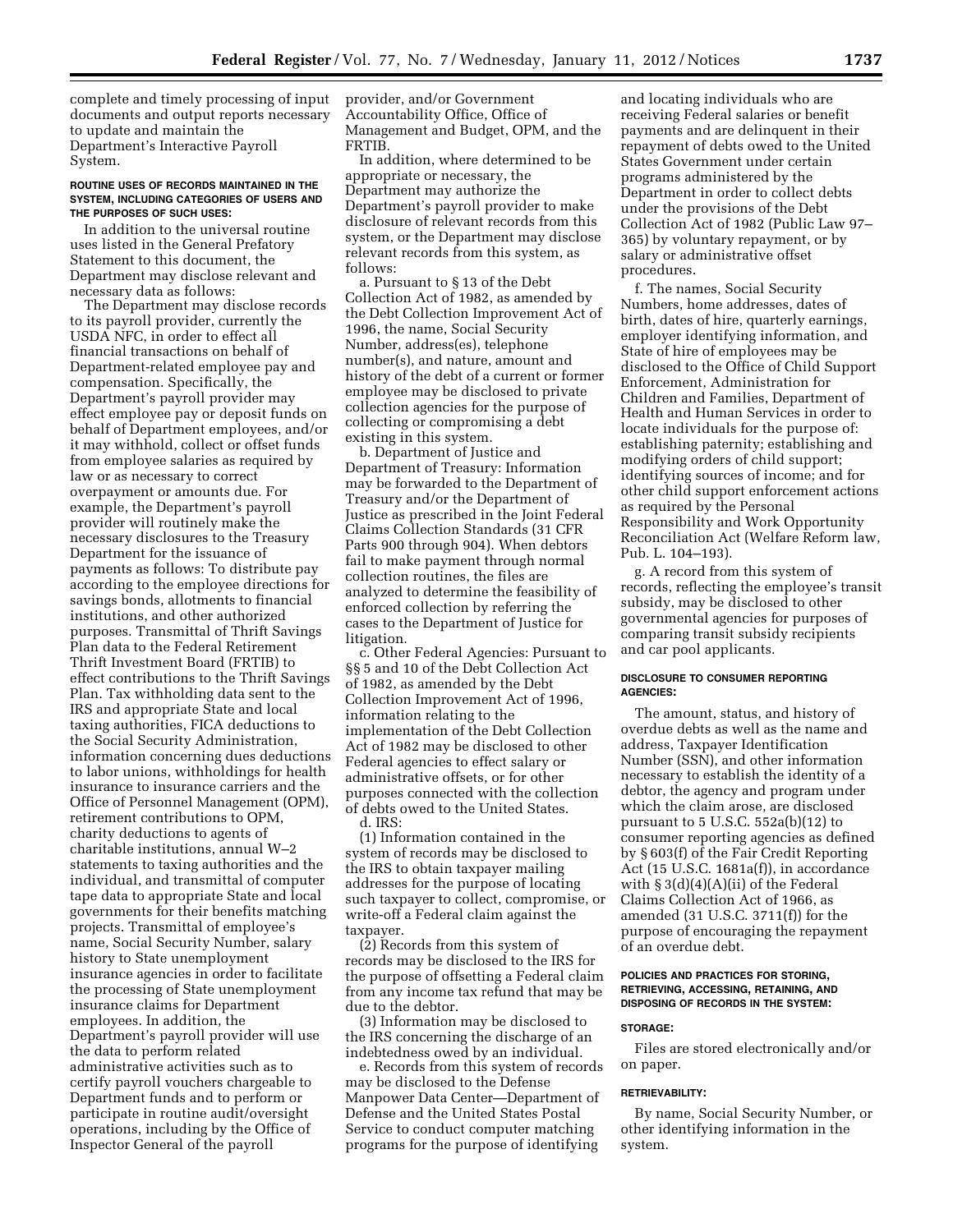### **SAFEGUARDS:**

Access by authorized personnel only. Computer security safeguards are used for electronically stored data and locked locations for paper files.

### **RETENTION AND DISPOSAL:**

Records are disposed of in accordance with General Records Schedule No. 2 issued by the National Archives and Records Administration.

### **SYSTEM MANAGER(S) AND ADDRESS:**

Director, Division of Payroll System Support, Office of Financial Systems, Office of the Chief Financial Officer, Department of Labor, 200 Constitution Ave. NW., Washington, DC 20210, and the Director, Department of Labor National Office Leave Bank, 200 Constitution Avenue NW., Washington, DC 20210.

#### **NOTIFICATION PROCEDURE:**

Inquiries should be mailed or presented to the system manager noted at the addresses listed above.

### **RECORD ACCESS PROCEDURES:**

A request for access shall be addressed to the system manager at the address listed above. Individuals must furnish the following information for their records to be located and identified:

a. Name and address.

b. Social Security Number.

### **CONTESTING RECORD PROCEDURES:**

A petition for amendment shall be addressed to the System Manager.

#### **RECORD SOURCE CATEGORIES:**

Employees (or others receiving compensation or benefits through the payroll system), supervisors, timekeepers, official personnel records, the IRS, consumer credit reports, personal financial statements, correspondence with the debtor, records relating to hearings on the debt, and from other Department systems of records.

### **SYSTEMS EXEMPTED FROM CERTAIN PROVISIONS OF THE ACT:**

None.

### **VIII. Publication of a Third Proposed Amended System of Records**

DOL/GOVT–1, *Office of Workers' Compensation Programs, Federal Employees' Compensation Act File,* is proposed to be amended by adding an additional routine use to the category for ''Routine uses.'' The new routine use will permit the Department to disclose information to the National Institutes for Occupational Safety and Health (NIOSH) for the purpose of performing

statistical analysis of injury and illness patterns. These statistical analyses will assist the Department's Office of Workers' Compensation Programs (OWCP) and the Occupational Safety and Health Administration in their respective missions. In addition, style and grammatical changes have been made to categories in this system to clarify the text. For the convenience of the reader the amended system is republished in full as follows:

#### **DOL/GOVT–1**

### **SYSTEM NAME:**

Office of Workers' Compensation Programs, Federal Employees' Compensation Act File.

### **SECURITY CLASSIFICATION:**

Most files and data are unclassified. Files and data in certain cases have Top Secret classification, but the rules concerning their maintenance and disclosure are determined by the agency that has given the information the security classification of Top Secret.

### **SYSTEM LOCATION:**

The central database for DOL/GOVT– 1 is located at the DOL National office and the offices of OWCP's contractor. Paper claim files are located at the various OWCP district offices; claim files of employees of the Central Intelligence Agency are located at that agency. Records from this system of records may be temporarily located in the offices of health care providers and other individuals or entities with whom the Department contracts for services such as examination or evaluation of claimants. Copies of claim forms and other documents arising out of a jobrelated injury that resulted in the filing of a claim under the Federal Employees' Compensation Act (FECA) may also be maintained by the employing agency (and where the forms were transmitted to OWCP electronically, the original forms are maintained by the employing agency). In addition, records relating to third-party claims of FECA beneficiaries are maintained in the Division of Federal Employees' and Energy Workers' Compensation, Office of the Solicitor, United States Department of Labor, 200 Constitution Avenue NW., Washington, DC 20210, in the offices of the Regional and Associate Regional Solicitors, and in various offices of the United States Postal Service, which undertakes various duties relating to third party claims pursuant to an agreement with OWCP.

### **CATEGORIES OF INDIVIDUALS COVERED BY THE SYSTEM:**

Individuals and/or their survivors who file claims seeking benefits under FECA by reason of injuries sustained while in the performance of duty. FECA applies to all civilian Federal employees, including various classes of persons who provide or have provided personal service to the Government of the United States, and to other persons as defined by law such as State or local law enforcement officers, and their survivors, who were injured or killed while assisting in the enforcement of Federal law. In addition, FECA covers employees of the Civil Air Patrol, Peace Corps Volunteers, Job Corps students, Volunteers in Service to America, members of the National Teacher Corps, certain student employees, members of the Reserve Officers Training Corps, certain former prisoners of war, and employees of particular commissions and other agencies.

#### **CATEGORIES OF RECORDS IN THE SYSTEM:**

This system may contain the following kinds of records: Reports of injury by the employee and/or employing agency; claim forms filed by or on behalf of injured Federal employees or their survivors seeking benefits under FECA; forms authorizing medical care and treatment; other medical records and reports; bills and other payment records; compensation payment records; formal orders for or against the payment of benefits; transcripts of hearings conducted; and any other medical, employment, or personal information submitted or gathered in connection with the claim. The system may also contain information relating to dates of birth, marriage, divorce, and death; notes of telephone conversations conducted in connection with the claim; information relating to vocational and/or medical rehabilitation plans and progress reports; records relating to court proceedings, insurance, banking and employment; articles from newspapers and other publications; information relating to other benefits (financial and otherwise) the claimant may be entitled to; and information received from various investigative agencies concerning possible violations of Federal civil or criminal law.

The system may also contain consumer credit reports on individuals indebted to the United States, information relating to the debtor's assets, liabilities, income and expenses, personal financial statements, correspondence to and from the debtor, information relating to the location of the debtor, and other records and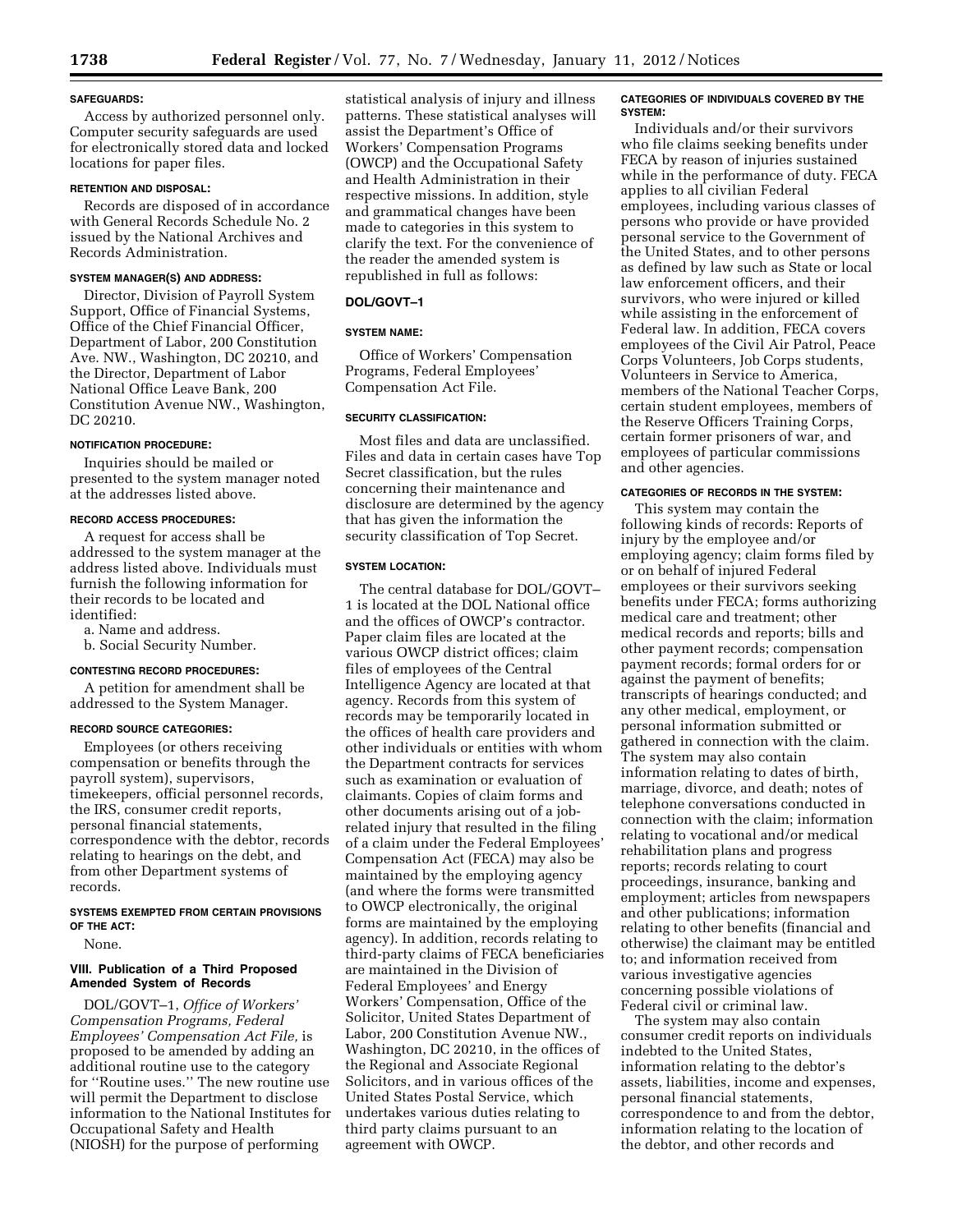reports relating to the implementation of billing, to assist in administering FECA, the Federal Claims Collection Act (as amended), including investigative reports or administrative review matters. Individual records listed here are included in a claim file only insofar as they may be pertinent or applicable to the employee or beneficiary.

### **AUTHORITY FOR MAINTENANCE OF THE SYSTEM:**

5 U.S.C. 8101 *et seq.,* 20 CFR 1.1 *et seq.* 

#### **PURPOSE(S):**

FECA establishes the system for processing and adjudicating claims that Federal employees and other covered individuals file with the Department's OWCP seeking monetary, medical and similar benefits for injuries or deaths sustained while in the performance of duty. The records maintained in this system are created as a result of and are necessary to this process. The records provide information and verification about the individual's employmentrelated injury and the resulting disabilities and/or impairments, if any, on which decisions awarding or denying benefits provided under the FECA must be based.

#### **ROUTINE USES OF RECORDS MAINTAINED IN THE SYSTEM, INCLUDING CATEGORIES OF USERS AND THE PURPOSES OF SUCH USES:**

In addition to those Department-wide routine uses set forth in the General Prefatory Statement to this document, disclosure of information from this system of records may be made to the following individuals and entities for the purposes noted when the purpose of the disclosure is both relevant and necessary and is compatible with the purpose for which the information was collected:

a. To any attorney or other representative of a FECA beneficiary for the purpose of assisting in a claim or litigation against a third party or parties potentially liable to pay damages as a result of the FECA beneficiary's FECAcovered injury and for the purpose of administering the provisions of §§ 8131–8132 of FECA. Any such third party, or a representative acting on that third party's behalf, may be provided information or documents concerning the existence of a record and the amount and nature of compensation paid to or on behalf of the FECA beneficiary for the purpose of assisting in the resolution of the claim or litigation against that party or administering the provisions of §§ 8131–8132 of FECA.

b. To Federal agencies that employed the claimant at the time of the occurrence or recurrence of the injury or occupational illness in order to verify

to answer questions about the status of the claim, to consider rehire, retention or other actions the agency may be required to take with regard to the claim or to permit the agency to evaluate its safety and health program. Disclosure to Federal agencies, including the Department of Justice, may be made where OWCP determines that such disclosure is relevant and necessary for the purpose of providing assistance in regard to asserting a defense based upon FECA's exclusive remedy provision to an administrative claim or to litigation filed under the Federal Tort Claims Act.

c. To other Federal agencies, other Government or private entities and to private-sector employers as part of rehabilitation and other return-to-work programs and services available through OWCP, where the entity is considering hiring the claimant or where otherwise necessary as part of that return-to-work effort.

d. To Federal, State or private rehabilitation agencies and individuals to whom the claimant has been referred for evaluation of rehabilitation and possible reemployment.

e. To physicians, pharmacies, and other health care providers for their use in treating the claimant, in conducting an examination or preparing an evaluation on behalf of OWCP and for other purposes relating to the medical management of the claim, including evaluation of and payment for charges for medical and related services and supplies.

f. To medical insurance or health and welfare plans (or their designees) that cover the claimant in instances where OWCP has paid for treatment of a medical condition that is not compensable under FECA, or where a medical insurance plan or health and welfare plan has paid for treatment of a medical condition that may be compensable under FECA, for the purpose of resolving the appropriate source of payment in such circumstances.

g. To labor unions and other voluntary employee associations from whom the claimant has requested assistance for the purpose of providing such assistance to the claimant.

h. To a Federal, State or local agency for the purpose of obtaining information relevant to a determination concerning initial or continuing eligibility for FECA benefits, and for a determination concerning whether benefits have been or are being properly paid, including whether dual benefits that are prohibited under any applicable Federal or State statute are being paid; and for the purpose of utilizing salary offset and

debt collection procedures, including those actions required by the Debt Collection Act of 1982, to collect debts arising as a result of overpayments of FECA compensation and debts otherwise related to the payment of FECA benefits.

i. To the Internal Revenue Service (IRS) for the purpose of obtaining taxpayer mailing addresses for the purposes of locating a taxpayer to collect, compromise, or write-off a Federal claim against such taxpayer; and informing the IRS of the discharge of a debt owed by an individual. Records from this system of records may be disclosed to the IRS for the purpose of offsetting a Federal claim from any income tax refund that may be due to the debtor.

j. To OSHA for the purpose of using injury reports filed by Federal agencies pursuant to FECA to fulfill agency injury reporting requirements. Information in this system of records may be disclosed to OSHA by employing agencies as part of any Management Information System established under OSHA regulations to monitor health and safety.

k. To contractors providing services to the Department or any other Federal agency or any other individual or entity specified in any of these routine uses or in the Department's General Prefatory Statement who require the data to perform the services that they have contracted to perform, provided that those services are consistent with the routine use for which the information was disclosed to the contracting entity. Should such a disclosure be made to the contractor, the individual or entity making such disclosure shall insure that the contractor complies fully with all Privacy Act provisions, including those prohibiting unlawful disclosure of such information.

l. To the Defense Manpower Data Center—Department of Defense and the United States Postal Service to conduct computer matching programs for the purpose of identifying and locating individuals who are receiving Federal salaries or benefit payments and are delinquent in their repayment of debts owed to the United States under programs administered by the Department in order to collect the debts under the provisions of the Debt Collection Act of 1982 (Pub. L. 97–365) by voluntary repayment, or by salary or administrative offset procedures.

m. To a credit bureau for the purpose of obtaining consumer credit reports identifying the assets, liabilities, expenses, and income of a debtor in order to ascertain the debtor's ability to repay a debt incurred under FECA, to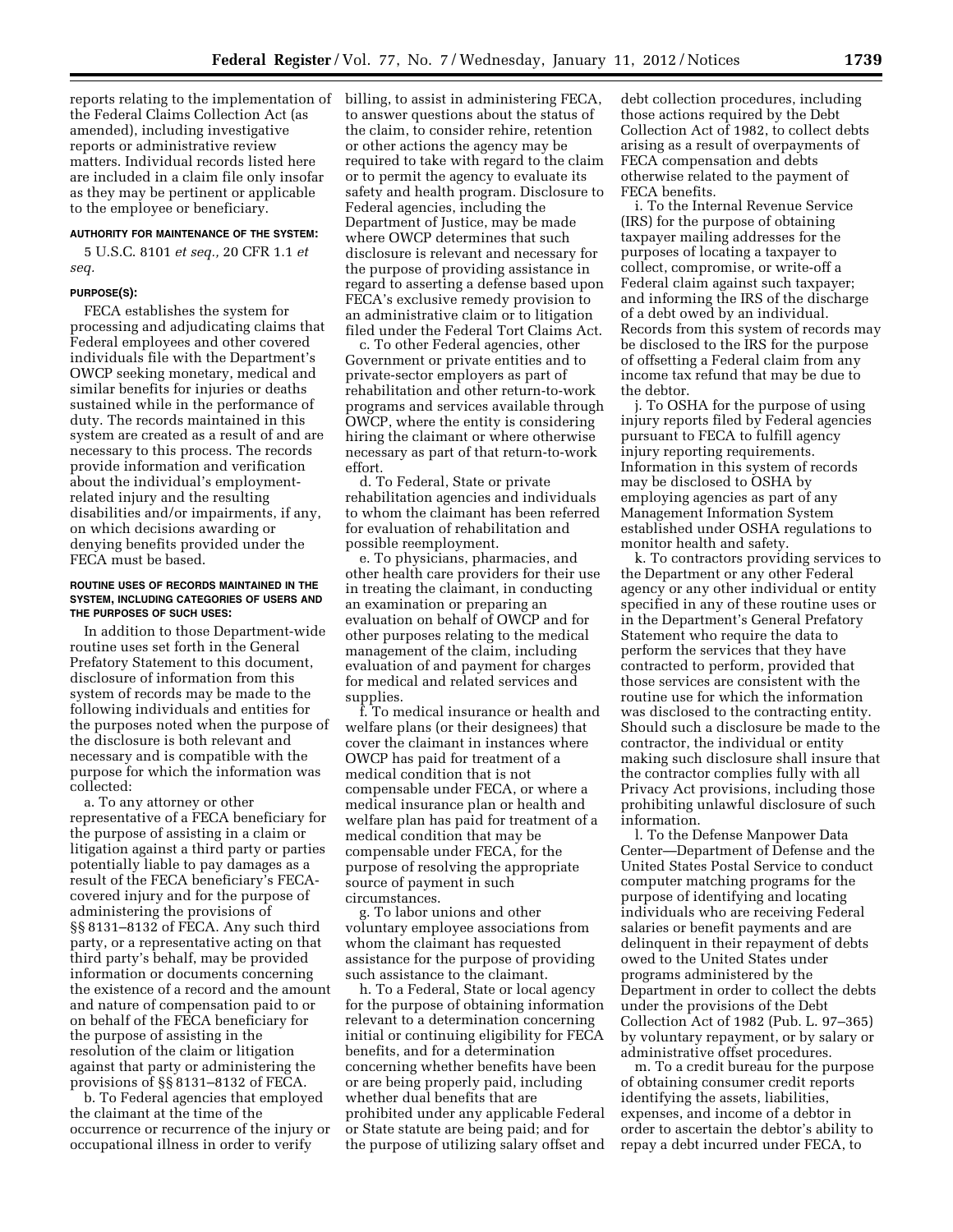collect the debt, or to establish a payment schedule.

n. To consumer reporting agencies as defined by § 603(f) of the Fair Credit Reporting Act (15 U.S.C. 1681a(f)) or in accordance with § 3(d)(4)(A)(ii) of the Federal Claims Collection Act of 1966 as amended (31 U.S.C. 3711(f)) for the purpose of encouraging the repayment of an overdue debt, the amount, status and history of overdue debts, the name and address, taxpayer identification (SSN), and other information necessary to establish the identity of a debtor, the agency and program under which the claim arose, may be disclosed pursuant to 5 U.S.C. 552a(b)(12).

o. To a Member of Congress or to a Congressional staff member in response to an inquiry made by an individual seeking assistance who is the subject of the record being disclosed for the purpose of providing such assistance.

p. To individuals, and their attorneys and other representatives, and Government agencies, seeking to enforce a legal obligation on behalf of such individual or agency, to pay alimony and/or child support for the purpose of enforcing such an obligation, pursuant to an order of a State or local court of competent jurisdiction, including Indian tribal courts, within any State, territory or possession of the United States, or the District of Columbia or to an order of a State agency authorized to issue income withholding notices pursuant to State or local law or pursuant to the requirements of § 666(b) of title 42, U.S.C., or for the purpose of denying the existence of funds subject to such legal obligation.

q. To the National Institute for Occupational Safety and Health (NIOSH), for the purpose of performing statistical analyses of injury and illness patterns to identify patterns and locations of high incidence, help devise safety and return-to-work interventions, and guide worker safety and health research. The statistical analyses performed by NIOSH will assist OWCP and OSHA in their efforts to reduce the occurrence of employment injuries, assist employees in achieving a smooth transition and return to work following employment injuries, and improve Federal employee safety and health.

**Note:** Disclosure of information contained in this system of records to the subject of the record, a person who is duly authorized to act on his or her behalf, or to others to whom disclosure is authorized by these routine uses, may be made over the telephone or by electronic means. Disclosure over the telephone or by electronic means will only be done where the requestor provides appropriate identifying information. Telephonic or electronic disclosure of

information is essential to permit efficient administration and adjudication of claims under FECA. Pursuant to 5 U.S.C. 552a(b)(1), information from this system of records may be disclosed to members and staff of the Employees' Compensation Appeals Board, the Office of Administrative Law Judges, the Office of the Solicitor and other components of the Department that have a need for the record in the performance of their duties.

### **DISCLOSURE TO CONSUMER REPORTING AGENCIES:**

The amount, status and history of overdue debts, the name and address, taxpayer identification (SSN), and other information necessary to establish the identity of a debtor, the agency and program under which the claim arose, may be disclosed pursuant to 5 U.S.C. 552a(b)(12) to consumer reporting agencies as defined by § 603(f) of the Fair Credit Reporting Act (15 U.S.C. 1681a(f)) or in accordance with § 3(d)(4)(A)(ii) of the Federal Claims Collection Act of 1966 as amended (31 U.S.C. 3711(f)) for the purpose of encouraging the repayment of an overdue debt.

### **POLICIES AND PRACTICES FOR STORING, RETRIEVING, ACCESSING, RETAINING AND DISPOSING OF RECORDS IN THE SYSTEM:**

#### **STORAGE:**

Files are stored electronically and/or on paper.

### **RETRIEVABILITY:**

Files and automated data are retrieved after identification by coded file number and/or Social Security Number which is cross-referenced to employee by name, employing establishment, and date and nature of injury. Since the electronic case management files were created in 1975, these electronic files are located in District Offices that have jurisdiction over the claim, and (as noted above under ''System location''), a complete central data base is maintained at the location of the contractor. Prior to 1975, a paper index file was maintained; these records were transferred to microfiche and are located in the national office.

#### **SAFEGUARDS:**

Access by authorized personnel only. Computer security safeguards are used for electronically stored data and locked locations for paper files. Only personnel having an appropriate security clearance may handle or process security files.

### **RETENTION AND DISPOSAL:**

All case files and automated data pertaining to a claim are destroyed 15 years after the case file has become inactive. Case files that have been scanned to create electronic copies are destroyed after the copies are verified.

Electronic data is retained in its most current form only, and as information is updated, outdated information is deleted. Some related financial records are retained only in electronic form, and destroyed six years and three months after creation or receipt.

#### **SYSTEM MANAGER(S) AND ADDRESS:**

Director for Federal Employees' Compensation, Office of Workers' Compensation Programs, 200 Constitution Avenue NW., Room S– 3229, Washington, DC 20210.

#### **NOTIFICATION PROCEDURE:**

An individual wishing to inquire whether this system of records contains information about him/her may write or telephone the OWCP district office that services the state in which the individual resided or worked at the time he or she believes a claim was filed. In order for the record to be located, the individual must provide his or her full name, OWCP claim number (if known), date of injury (if known), and date of birth.

#### **RECORD ACCESS PROCEDURES:**

Any individual seeking access to nonexempt information about a case in which he/she is a party in interest may write or telephone the OWCP district office where the case is located, or the systems manager, and arrangements will be made to provide review of the file. Access to copies of documents maintained by the employing agency may be secured by contacting that agency's designated disclosure officials.

#### **CONTESTING RECORD PROCEDURES:**

Specific materials in this system have been exempted from certain Privacy Act provisions regarding the amendment of records. The section of this notice entitled ''Systems exempted from certain provisions of the Act,'' indicates the kind of materials exempted, and the reasons for exempting them. Any individual requesting amendment of non-exempt records should contact the appropriate OWCP district office, or the system manager. Individuals requesting amendment of records must comply with the Department's Privacy Act regulations at 29 CFR 71.1 and 71.9, and with the regulations found at 20 CFR 10.12 (1999).

### **RECORD SOURCE CATEGORIES:**

Injured employees; beneficiaries; employing Federal agencies; other Federal agencies; physicians; hospitals; clinics; suppliers of health care products and services and their agents and representatives; educational institutions; attorneys; Members of Congress; OWCP field investigations;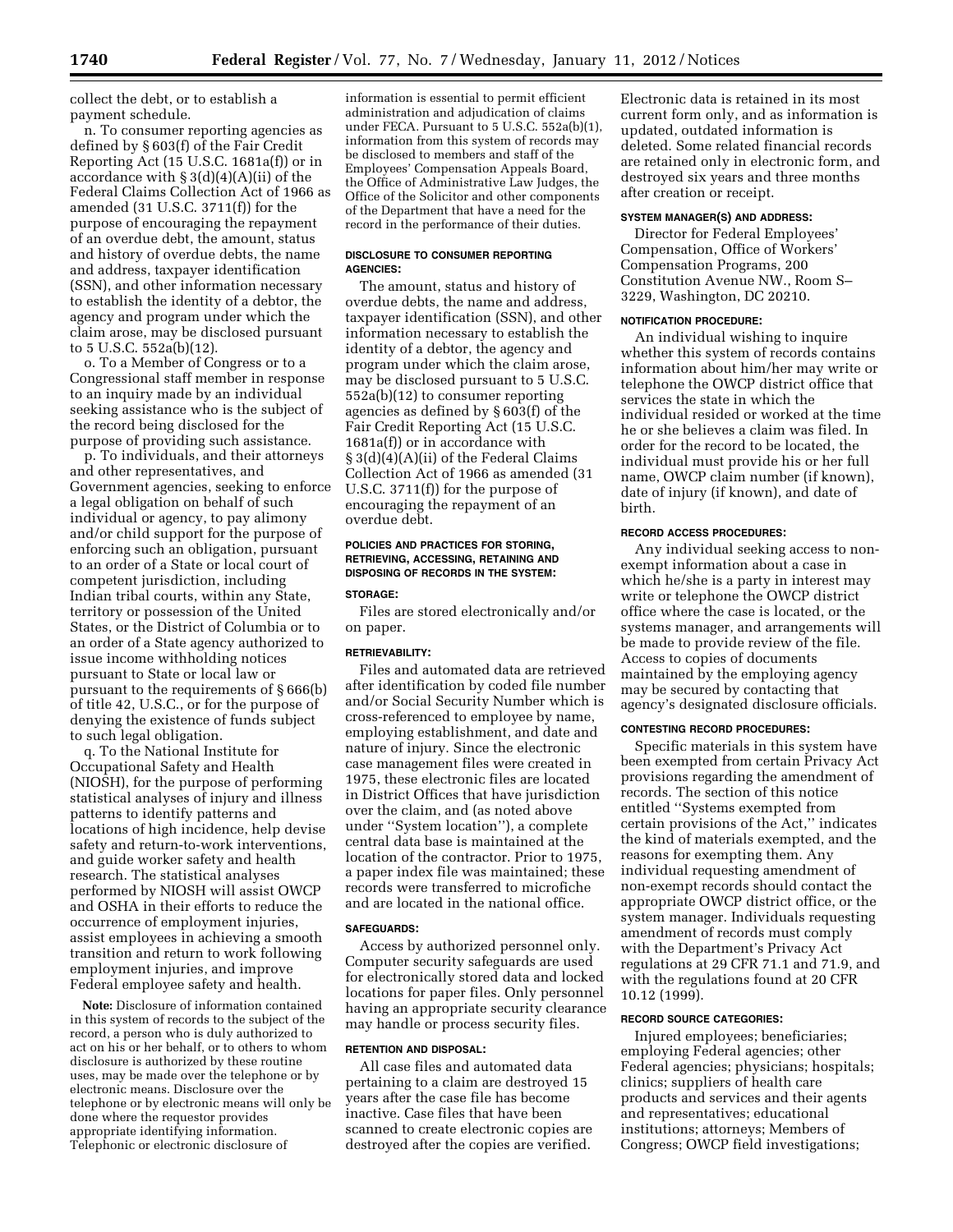State governments; consumer credit reports; agency investigative reports; correspondence with the debtor including personal financial statements; records relating to hearings on the debt; and other Department systems of records.

### **SYSTEMS EXEMPTED FROM CERTAIN PROVISIONS OF THE ACT:**

In accordance with 5 U.S.C. 552a(k)(2), investigative material in this system of records compiled for law enforcement purposes is exempt from subsections (c)(3), (d), (e)(1), (e)(4)(G), (H) and (I), and (f) of 5 U.S.C. 552a, provided, however, that if any individual is denied any right, privilege, or benefit that he or she would otherwise be entitled to by Federal law, or for which he or she would otherwise be eligible, as a result of the maintenance of these records, such material shall be provided to the individual, except to the extent that the disclosure of the material would reveal the identity of a source who furnished information to the Government under an express promise that the identity of the source would be held in confidence, or prior to January 1, 1975, under an implied promise that the identity of the source would be held in confidence.

### **IX. Publication of a Fourth Proposed Amended System of Records**

DOL/ETA–7, *Employer Application and Attestation File for Permanent and Temporary Alien Workers,* is proposed to be amended by revising the ''Categories of individuals covered by the system'' to more accurately describe that the only employers who are covered by this system of records are household employers of permanent or temporary alien workers. In addition, minor changes in the categories for ''System location,'' ''Categories of individuals covered by the system,'' ''Routine uses,'' ''Storage,'' ''Retrievability,'' ''System manager and address'' and ''Record source'' are proposed for amendment. For the convenience of the reader the amended system is republished in full as follows:

### **DOL/ETA–7**

#### **SYSTEM NAME:**

Employer Application and Attestation File for Permanent and Temporary Alien Workers.

#### **SECURITY CLASSIFICATION:**

None.

### **SYSTEM LOCATION:**

Office of Foreign Labor Certifications, Employment and Training Administration (ETA), Frances Perkins

Building, 200 Constitution Avenue NW., Washington, DC 20210, ETA National Processing Centers, and contractor offices.

### **CATEGORIES OF INDIVIDUALS COVERED BY THE SYSTEM:**

Employers applying for labor certifications on behalf of alien workers for job opportunities, on a permanent or temporary basis, in private households. The alien may be known or unknown.

### **CATEGORIES OF RECORDS IN THE SYSTEM:**

Employers' names, addresses, type and size of businesses, production data, number of workers needed in certain cases, offer of employment terms to known or unknown aliens, and background and qualifications of certain aliens, along with resumes and applications of U.S. workers.

#### **AUTHORITY FOR MAINTENANCE OF THE SYSTEM:**

Immigration and Nationality Act, as amended, 8 U.S.C. 1101(a)(15)(H)(i), and (ii), 1184(c), 1182(m) and (n), 1182(a)(5)(a), 1188, and 1288. Section 122 of Pub. L. 101–649. 8 CFR 214.2(h).

#### **PURPOSE(S):**

To maintain a record of applicants and actions taken by ETA on requests to employ alien workers.

#### **ROUTINE USES OF RECORDS MAINTAINED IN THE SYSTEM, INCLUDING CATEGORIES OF USERS AND THE PURPOSES OF SUCH USES:**

The universal routine uses listed in the General Prefatory Statement to this document apply to this system of records. In addition, case files developed in processing labor certification applications, labor condition applications, or labor attestations, are released: to the employers who filed such applications, their representatives, and to named alien beneficiaries or their representatives, if requested, to review ETA actions in connection with appeals of denials before the Office of Administrative Law Judges (OALJ) and Federal Courts; to participating agencies such as the DOL Office of Inspector General, DOL Wage and Hour Division, Department of Homeland Security, and Department of State in connection with administering and enforcing related immigration laws and regulations; and to the OALJ and Federal Courts in connection with appeals of denials of labor certification requests, labor condition applications, and labor attestations.

### **DISCLOSURE TO CONSUMER REPORTING AGENCIES:**

None.

## **POLICIES AND PRACTICES FOR STORING, RETRIEVING, ACCESSING, RETAINING, AND DISPOSING OF RECORDS IN THE SYSTEM:**

### **STORAGE:**

Manual and/or computerized files are stored in the national office, and each of the ETA National Processing Centers.

#### **RETRIEVABILITY:**

Records are retrieved by employer name, case number, occupational type, alien name, attorney/agent name, attorney/agent firm name, application year, re-file information, and area of intended employment.

#### **SAFEGUARDS:**

Access to records is provided only to authorized personnel. The computerized data has a double security access: (1) Initial password entry to the local area network; and (2) restricted access to alien certification data is given only to those employees with a need to know the data for performance of their official duties.

### **RETENTION AND DISPOSAL:**

A case file is retained in the office for two years, then transferred to a records center for destruction after three additional years.

### **SYSTEM MANAGER(S) AND ADDRESS:**

Administrator, Office of Foreign Labor Certifications, U.S. Office of Workforce Security, ETA, 200 Constitution Avenue NW., Washington, DC 20210.

#### **NOTIFICATION PROCEDURE:**

Inquiries concerning this system can be directed to the system manager listed above.

### **RECORD ACCESS PROCEDURES:**

Individuals can request access by mailing a request to the appropriate System Manager listed above.

### **CONTESTING RECORD PROCEDURES:**

Individuals wanting to contest or amend information maintained in this system should direct their written request to the appropriate system manager listed above. The request to amend should state clearly and concisely what information is being contested, the reasons for contesting, and the proposed amendment to the information sought.

#### **RECORD SOURCE CATEGORIES:**

Information comes from labor certification applications, labor condition applications, and labor attestations completed by employers. Certain information is furnished by named alien beneficiaries of labor certification applications, State workforce agencies, and the resumes and applications of U.S. workers.